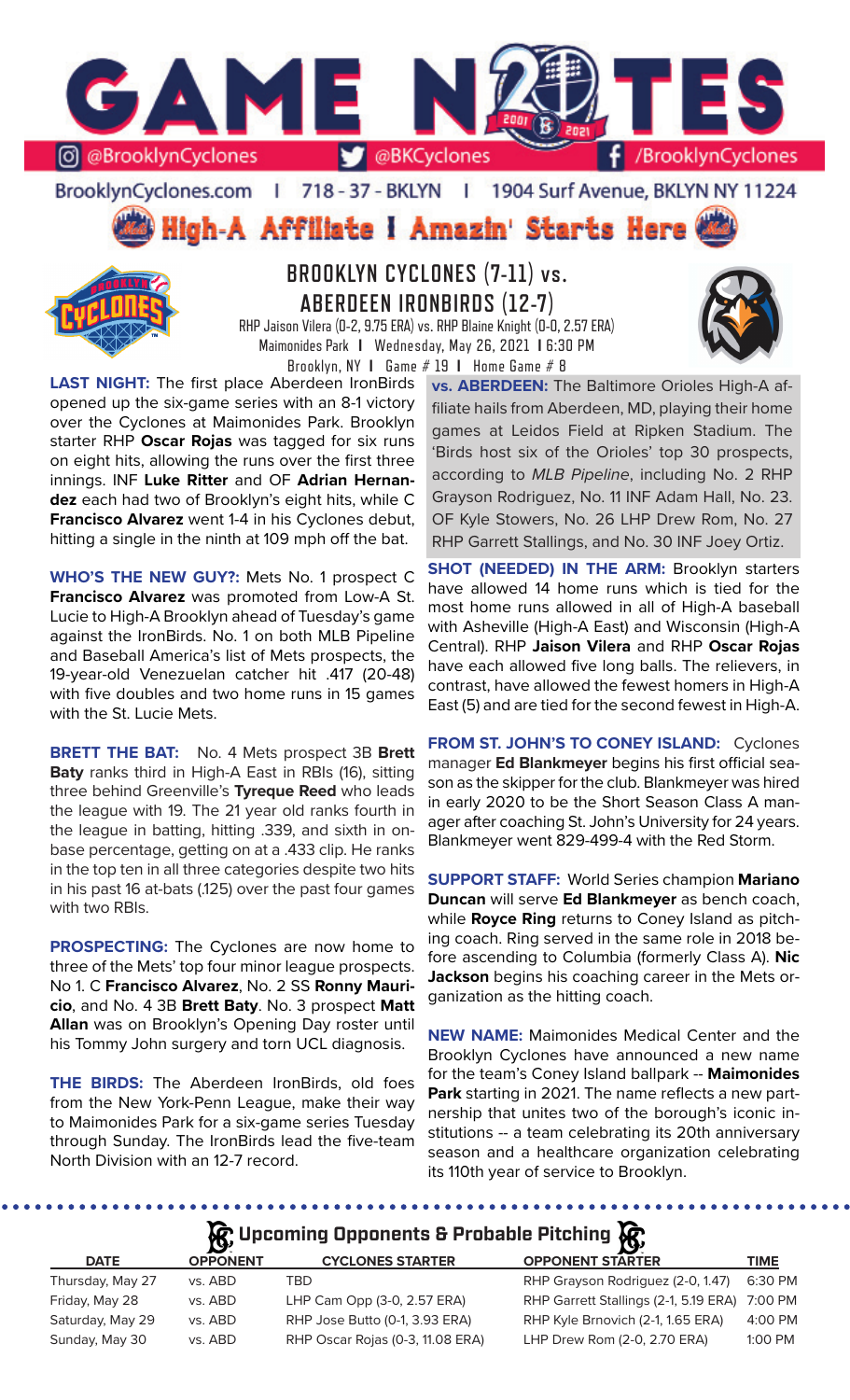

**LAST TIME OUT:** Vilera lasted a season-high five innings in a tough-luck loss to Hudson Valley in Brooklyn's 6-1 loss to the Renegades. The Venezuelan allowed two earned runs **DATE** (three total) with two walks and three strikeouts. The righty also allowed a home run -- his fifth of the season, tying him for the team high with Oscar Rojas.  **Brooklyn Cyclones DATE OPP DEC IP H R ER BB K HR AVG** 5/20 HV L 5.0 3 3 2 2 3 1 .296 5/15 @GVL 4.0 4 4 4 0 7 2 .371 5/7 @ASH L 3.0 9 9 7 3 3 2 .500

| K/9          | BB/9 | HR/9       |
|--------------|------|------------|
| 9.75         | 3.75 | 3.75       |
| <b>BABIP</b> | GB%  | <b>FIP</b> |
| .306         | 50%  | 8.13       |

### **VILERA'S SEASON AND CAREER HIGHS**

| 2021 Season                |                              | Career                          |
|----------------------------|------------------------------|---------------------------------|
| 7 (5/15 at Greenville)     | <b>Strikeouts</b>            | 9 (3x, 5/4/21 at Asheville)     |
| None                       | <b>Double Digit K Games</b>  | None                            |
| 9 (5/7 at Asheville)       | <b>High Hits, Game</b>       | 9 (5/4/21 at Asheville)         |
| 2 (2x, 5/15 at Greenville) | <b>High HR, Game</b>         | 2 (4x, 5/15/21 at Greenville)   |
| 9 (5/7 at Asheville)       | <b>High Runs, Game</b>       | 9 (5/4/21 at Asheville)         |
| 3 (5/7 at Asheville)       | <b>High Walks, Game</b>      | 4 (7x, 7/19/19 vs. Mahon. Val.) |
| 5 (5/20 vs. Aberdeen)      | <b>Innings Pitched, Game</b> | 7 (8x, 8/20/18 at Tri-City)     |
| None                       | <b>Complete Games</b>        | 7/17/17 v. GCL Nats (7 IP)      |
| None                       | <b>Shutouts</b>              | 7/17/17 v. GCL Nats (7 IP)      |
|                            |                              |                                 |

|             |   | <b>CATCHER ERA</b> |            |            |
|-------------|---|--------------------|------------|------------|
| <b>NAME</b> | G | ER                 | <b>INN</b> | <b>ERA</b> |

|                                            |   | ----------- |            |                                                                                                                                                                                                                                                                                                                                                                        |  |  |
|--------------------------------------------|---|-------------|------------|------------------------------------------------------------------------------------------------------------------------------------------------------------------------------------------------------------------------------------------------------------------------------------------------------------------------------------------------------------------------|--|--|
| <b>NAME</b>                                | G | ER          | <b>INN</b> | <b>ERA</b>                                                                                                                                                                                                                                                                                                                                                             |  |  |
| Alvarez                                    |   | 8           |            | 8.00                                                                                                                                                                                                                                                                                                                                                                   |  |  |
| Mena                                       | З | 13          | 26         | 4.50                                                                                                                                                                                                                                                                                                                                                                   |  |  |
| Senger                                     | 9 | 44          | 81         | 4.89                                                                                                                                                                                                                                                                                                                                                                   |  |  |
| Uriarte                                    | 5 | 22          | 42         | 4.71                                                                                                                                                                                                                                                                                                                                                                   |  |  |
| <b>CYCLONES STARTING PITCHER BREAKDOWN</b> |   |             |            |                                                                                                                                                                                                                                                                                                                                                                        |  |  |
| ~~*~~~~                                    |   |             |            | $\alpha \alpha$ $\alpha$ . In $\alpha$ $\alpha$ $\alpha$ , $\alpha$ $\alpha$ , $\alpha$ $\alpha$ , $\alpha$ $\alpha$ $\alpha$ , $\alpha$ , $\alpha$ , $\alpha$ , $\alpha$ , $\alpha$ , $\alpha$ , $\alpha$ , $\alpha$ , $\alpha$ , $\alpha$ , $\alpha$ , $\alpha$ , $\alpha$ , $\alpha$ , $\alpha$ , $\alpha$ , $\alpha$ , $\alpha$ , $\alpha$ , $\alpha$ , $\alpha$ , |  |  |

| <b>STARTER</b> |   | <b>GS Quality StartsRun SupportRS/Start BC Record</b> |    |     |         |
|----------------|---|-------------------------------------------------------|----|-----|---------|
| Butto, Jose    | 4 |                                                       | 14 | 3.5 | $2-2$   |
| Kisena, Alec   |   |                                                       | 17 | 8.5 | $1 - 1$ |
| Opp, Cam       |   |                                                       | 3  | 3.0 | $O-1$   |
| Rojas, Oscar   | 4 |                                                       | 21 | 5.3 | $1 - 3$ |
| Vilera, Jaison | 3 |                                                       | 12 | 4.0 | $0 - 3$ |
| Walker, Josh   | 4 |                                                       | 27 | 6.8 | $3-1$   |
|                |   |                                                       |    |     |         |

| <b>BROOKLYN CYCLONES PITCHING BREAKDOWN</b> |     |  |  |    |                                                  |      |    |          |                                                       |                       |                                            |      |        |    |                               |  |                    |                                                                    |
|---------------------------------------------|-----|--|--|----|--------------------------------------------------|------|----|----------|-------------------------------------------------------|-----------------------|--------------------------------------------|------|--------|----|-------------------------------|--|--------------------|--------------------------------------------------------------------|
| W-L                                         | ERA |  |  |    |                                                  |      |    |          |                                                       |                       | W-L                                        | ERA  |        |    |                               |  |                    |                                                                    |
|                                             |     |  |  |    |                                                  |      |    |          |                                                       |                       | $3-4$                                      |      |        |    |                               |  |                    | .230                                                               |
|                                             |     |  |  | 51 | 39                                               | - 38 | 94 |          |                                                       |                       | $4 - 7$                                    | 6.07 |        | 78 | 62                            |  | - 16               | .260                                                               |
|                                             |     |  |  |    |                                                  |      |    |          |                                                       |                       |                                            |      |        |    |                               |  |                    |                                                                    |
|                                             |     |  |  |    |                                                  |      |    |          |                                                       |                       |                                            |      |        |    |                               |  |                    |                                                                    |
|                                             |     |  |  |    | IP HR<br>4-8 6.05 77.1 74 56<br>3-3 4.35 80.2 77 |      |    | 52 32 79 | ER BB K<br>14<br>7-11 4.96 158.0 152 107 87 70 173 19 | <b>HR AVG</b><br>$-5$ | .252   HOME<br>.245   ROAD<br>.248   TOTAL |      | - 3.41 |    | IPHR<br>66.0 55 29<br>92.0 96 |  | 25 25 54<br>45 119 | ER BB K HR AVG<br>- 3<br>7-11 4.96 158.0 152 107 87 70 173 19 .248 |

**BULLPEN NOTES**

-RHP Michel Otanez leads the club, fanning 24.0 batters per nine innings.

-LHP Andrew Edwards is the lone southpaw in the bullpen, striking out 27% of the batters he's faced.

-RHP Bryce Montes de Oca is the hardest-throwing reliever in the pen, touching triple digits.

**WELCOME BACK:** Vilera puts on a Cyclones uniform for the third season as a pro. The right hander spent 2018 and parts of 2019 with the Cyclones. With Brooklyn in 2018, he was

named a Baseball America Short-Season All-Star and a New York-Penn League Mid-Season All-Star. **FREQUENT FLYER:** Pitched for four different Mets affiliates in 2019...Started the year with Columbia (A) and made four

outings...Threw a long relief outing for St. Lucie (A+) piggybacking behind Ervin Santana before joining Brooklyn in June...Made a spot start for Binghamton (AA) on June 26, 2019.

**NYPL STUD:** Turned in an immaculate 2018 campaign with the Cyclones, earning an NYPL All-Star and *Baseball America* Short-Season All-Star nods with a league-leading 1.83 earned run average...Fanned 78 in 73.2 innings, allowing three earned runs or fewer in 12 of 13 starts.

**CARACAS KID:** Hails from the capital and largest city in Venezuela...A city of more than 1.9 million people.

|                | G         | <b>ERA</b>     | IP   | н              | R        | <b>ER</b>      | <b>HR</b>  | BB             | к              | <b>AVG</b> |
|----------------|-----------|----------------|------|----------------|----------|----------------|------------|----------------|----------------|------------|
| Home           | 1         | 3.60           | 5.0  | 3              | 3        | $\overline{2}$ | 1          | $\overline{2}$ | $\overline{2}$ | .158       |
| Road           | 2         | 14.14          | 7.0  | 13             | 13       | 11             | 4          | 3              | 10             | .371       |
| May            | 3         | 9.75           | 12.0 | 16             | 16       | 13             | 5          | 5              | 13             | .296       |
| June           |           |                |      |                |          |                |            |                |                |            |
| July           |           |                |      |                |          |                |            |                |                |            |
| August         |           |                |      |                |          |                |            |                |                |            |
| September      |           |                |      |                |          |                |            |                |                |            |
|                |           |                |      |                |          |                |            |                |                |            |
|                | <b>PA</b> | R              | н    | 2B             | 3B       | <b>HR</b>      | <b>RBI</b> | BB             | <b>SO</b>      | <b>OPS</b> |
| vs. Left       | 16        | $\overline{2}$ | 4    | 1              | $\Omega$ | $\Omega$       | 1          | 2              | 4              | .732       |
| vs. Right      | 43        | 14             | 12   | $\overline{2}$ | O        | 5              | 13         | 3              | 9              | 1.074      |
| <b>RISP</b>    | 26        | 15             | 9    | 1              | O        | 4              | 13         | 3              | 6              | 1.418      |
| Team ahead     | 15        | 3              | 4    | $\overline{2}$ | O        | 1              | 3          | $\Omega$       | 5              | .867       |
| Team behind    | 26        | 8              | 7    | $\Omega$       | O        | 3              | 6          | 3              | 5              | 1.080      |
| Ahead in count | 14        | 4              | 3    | $\Omega$       | O        | 1              | 3          | $\Omega$       | 5              | .643       |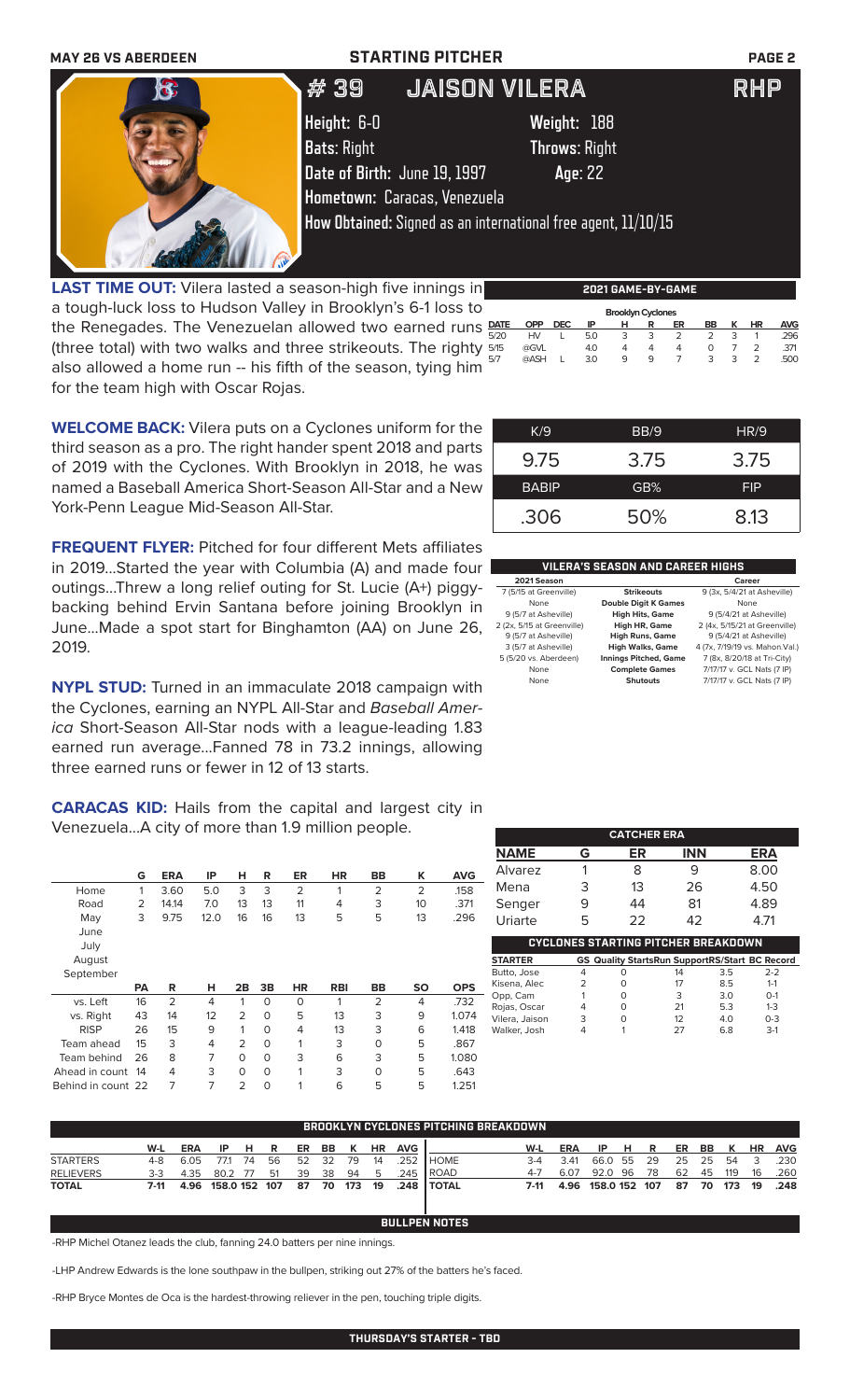### **MAY 26 VS ABERDEEN BATTING PAGES PAGE 3 # 22 BRETT BATY - INF .339, 0 HR, 16 RBI, .423 wOBA, wRC+ 169 Last Game:** 0-4 **Home:** 8-23 **Last HR: Season High, Hits:** 4 (5/19 vs. HV)) **RISP:** 12-20 (.600) **Road:** 11-32 **Multi-Hit Games:** 6 (5/19 vs. Hudson Valley) **Season High, Runs:** 2 (5/19 vs. HV) **Multi-RBI Games:** 5 (5/19 vs. Hudson Valley) **Multi-RBI Games:** 5 (5/19 vs. Hudson Valley) **Season High, SB:** 1 (2x, 5/19 vs. HV) • Enters his third year in the Mets organization...Rated as the No. 4 prospect in the Mets system and the No. 94 prospect in baseball according to *MLB Pipeline* • Earned a non-roster invitation to Spring Training in 2021, collecting a double and a single in 10 games and 10 at-bats • Joined the Alternate Training Site in Brooklyn in 2020 • Spent the majority of his first pro season with Kingsport (R) before a promotion to Brooklyn to finish the 2019 season, winning the league title with the Cyclones • Committed to the University of Texas before signing with the Mets **# 2 RONNY MAURICIO - INF .288, 4 HR, 14 RBI, .397 wOBA, wRC+ 152 Last Game: 1-4 Home: 5-25 Last HR:** 5/16 at Greenville **Season High, Hits:** 3 (2x, 5/16 at Greenville) **Season High, Hits:** 3 (2x, 5/16 at Greenville) **RISP:** 5-15 (333) **RISP:** 5-15 (.333) **Road:** 14-41 **Multi-Hit Games:** 3 (5/16 at Greenville) **Season High, Runs:** 2 (3x,5/16 at Greenville) **Streak:** 2 G (2-9) **vs. ABD:** 1-4 **Multi-RBI Games:** 3 (5/16 at Greenville) **Seaon High, RBI:** 4 (2x, 5/16 at Greeville) **Season High, SB:** 1 (5/23 vs. HV) • Enters his fifth year in the Mets organization...Rated as the No. 2 prospect in the Mets system and the No. 58 prospect in baseball according to *MLB Pipeline* • Non-roster invitee to Spring Training for the third consecutive season...Spent 2020 at the Mets Alternate Site and had one at-bat with the Tigres del Licey in the Dominican Winter League • Named a South Atlantic League mid-season All-Star with Columbia (A) in 2019 • Won the 2018 GCL Mets Sterling Award, given to the team's most valuable player...Signed with the Mets as a 16-year-old. **# 8** ANTOINE DUPLANTIS - OF<br>
Last HR: 5/6 at Asheville (1891, 1 HR, 5 RBI, 1361 wOBA, wRC+ 130<br>
RISP: 4-13 (.308) Road: 13-42 RISP: 4-13 (.308) Road: 13-42 Multi-Hit Games: 5 (5/22 vs. Hudson Valley) Season High, Runs: 4 **Last Game:** 1-4, RBI **Home:** 5-22 **Last HR:** 5/6 at Asheville **Season High, Hits:** 4 (5/16 at Greenville) **RISP:** 4-13 (.308) **Road:** 13-42 **Multi-Hit Games:** 5 (5/22 vs. Hudson Valley) **Season High, Runs:** 4 (5/16 at Greenville) **Streak:** 3 (4-13) **vs. ABD:** 1-4 **Multi-RBI Games:** 1 (5/12 at Greenville) **Season High, RBI:** 2 (5/12 at Greenville) **Season High, SB:** 1 (2x, 5/16 at Greenville) • Enters his third year in the Mets organization...Spent his draft year with Brooklyn and scored the game-winning run against Lowell in the 2019 NYPL Championship Recorded eight outfield assists in 47 games to lead Brooklyn • Finished his LSU career with 359 hits, most in school history and second-most in SEC history behind Cyclones outfielder Jake Mangum (383 hits)...Never finished a season at LSU hitting lower than .316 • Drafted in the 19th round by Cleveland in 2018 but did not sign...Brother, Armond, holds the world record in the pole vault with a height of 6.18 meters. **# 20 JOE GENORD - INF**<br>**Last HR:** 5/14 at Greenville **.259, 4 HR, 9 RBI, .377 wOBA, wRC+ 141**<br>RISP: 1-12 (.083) **.259, AISP: 1-12 (.083)** Road: 11-36 **Risp: 1-12 (.083)** Road: 11-36 **RISP: 1-12 (.083) Risp: 3 (2x, 5/19 Last Game:** 0-3 **Home:** 4-22 **Last HR:** 5/14 at Greenville **Season High, Hits:** 3 (2x, 5/19 vs. HV) **RISP:** 1-12 (.083) **Road:** 11-36 **Multi-Hit Games:** 3 (5/19 vs. Hudson Valley) **Season High, Runs:** 3 (2x, 5/19 vs. HV) **Streak: vs. ABD:** 0-3 **Multi-RBI Games:** 2 (5/18 vs. Hudson Valley) **Season High, RBI:** 3 (5/8 at Asheville) **Season High, SB:**  • Enters his third year in the Mets organization...Named to the NYPL All-Star team and won a league title with Brooklyn in 2019 • Led the Cyclones with nine home runs and 44 RBIs...Earned Player of the Week honors with the Cyclones during the week of July 7. Two-time All-AAC honoree who led USF in home runs in each of his three seasons • Also drafted by the Los Angeles Dodgers in the 19th round of the 2015 draft. **# 16 JOSE MENA - C .111, 0 HR, 2 RBI, .184 wOBA, wRC+ 20 Last Game:** DNP **Home:** 0-7 **Last HR: Season High, Hits:** 1 (2x, 5/14 at Greenville) **RISP:** 0-3 (.000) **Road: 2-11 <b>Road: 2-11 Multi-Hit Games: Season High, Runs: 1 (2**x, 5/16 at Greenville) **Streak: vs. HV:** 0-7 **Multi-RBI Games: Season High, RBI:** 1 (2x, 5/21 vs. HV) **Season High, SB:**  • Enters his sixth year in the Mets organization • Won a 2019 NYPL Championship with Brooklyn, posting his best offensive season as a professional, posting career highs in batting average, hits, home runs, RBIs, and runs • Has caught 81% of would-be base stealers (51 of 81) in his previous four seasons in the system. **# 12 GERSON MOLINA - OF .057, 0 HR, 0 RBI, .105 wOBA, wRC+ -28 Last Game: DNP Home:** 1-10 **Last HR: Season High, Hits:** 1 (5/13 at Greenville) **RISP:** 0-12 (000) **Righ, Hits: 1 (5/21 vs. HV) RISP:** 0-12 (.000) **Road:** 1-25 **Multi-Hit Games: Season High, Runs:** 1 (5/21 vs. HV) Last Game: 2-3 **Home: 3-20 Last HR: Last HR: Season High, Hits:** 2 (5/25 vs. Aberdeen)<br> **RISP:** 2-9 (.222) **Road:** 2-13 **Multi-Hit Games:** 1 (5/25 vs. Aberdeen) **Season High, Runs: RISP:** 2-9 (.222) **Road: 2-13 <b>Road: 2-13 Multi-Hit Games:** 1 (5/25 vs. Aberdeen) **Streak: 2** G (3-7) **Streak: 2 G** (3-7)  $S$ eason High, RBI: **Season High, SB:**  • Enters his fifth year in the Mets organization...received 5/8 from extended spring training after the injury to OF Scott Ota. • Ranked the No. 30 Prospect in the NYM system by *MLB Pipeline...*Limited to four games with the GCL Mets in 2019 due to hamstring injuries. • Hit .261 with five homers and 34 RBIs in 63 games in the Dominican Summer League in 2018. • Signed for \$1.5 million by the Mets in 2017 **# 35 ADRIAN HERNANDEZ - OF .251, 0 HR, 0 RBI, .131 wOBA, wRC+ -12 Last Game:** 0-4 **Home:** 2-9 **Last HR:** 5/23 vs. Hudson Valley **Season High, Hits:** 2 (5/23 vs. HV) **RISP:** 0-2 **Road: Multi-Hit Games:** 1 (5/23 vs. Hudson Valley) **Season High, Runs:** 1 (5/23 vs. HV) **Streak: vs. ABD:** 0-4 **Multi-RBI Games:** 1 (5/23 vs. Hudson Valley) **Season High, RBI:** 2 (5/23 vs. HV) **Season High, SB:**  • Enters his third year in the Mets organization...Called up from Low-A St. Lucie on Saturday, May 22 • Hit .340 (17-50) in 14 games with the St. Lucie Mets in 2021, collecting three doubles and six walks with a stolen base • Spent his first few games as a pro with Brooklyn in 2019, hitting .136 in 16 games before being sent to the GCL Mets (37 G, .295/2/23/.413) • Drafted by the Mets out of Fresno State in the 6th round of the 2019 MLB Draft **# 9 ZACH ASHFORD - OF .222, 1 HR, 2 RBI, .447 wOBA, wRC+ 161 Last Game:** 1-4 **Home:** 1-4 **Last HR: Season High, Hits:** 1 (5/25 vs. ABD) **RISP:** 0-1 **Road: Multi-Hit Games: Season High, Runs:**   $S$ eason High, RBI: **Season High, SB:**  • Enters his fourth year in the Mets organization...Called up from Low-A St. Lucie on Monday, May 24...19 years old, turning 20 on November 19 • Ranks as the No. 1 prospect in the Mets system according to both *MLB Pipeline* and *Baseball America*...Ranked as No. 4 catching prospect in baseball and the No. 38 prospect in the game according to *MLB Pipeline* • Hit .417 (20-48) with five doubles, two home runs, and 12 RBIs in 15 games with St. Lucie...Struck out seven times and walked 15...went 2-for-4 in stolen bases • Non-roster invitee to Mets Spring Training...Signed with NYM on July 2, 2018 **# 19 FRANCISCO ALVAREZ - C .250, 0 HR, 0 RBI, .000 wOBA, wRC+ 0**

• Enters his fourth season in the Mets organization, having played just one season

• Played 93 games with the Columbia Fireflies (A) in 2019...Struck out 106 times in 326 plate appearances (33% strikeout rate)

• Received a signing bonus of \$175,000

• Played four seasons in the Cuban National Series with Ciego de Avila, hitting .231 over 93 career games and just 26 plate appearances.

**Streak: vs. HV:** 1-10 **Multi-RBI Games: Season High, RBI: Season High, SB:**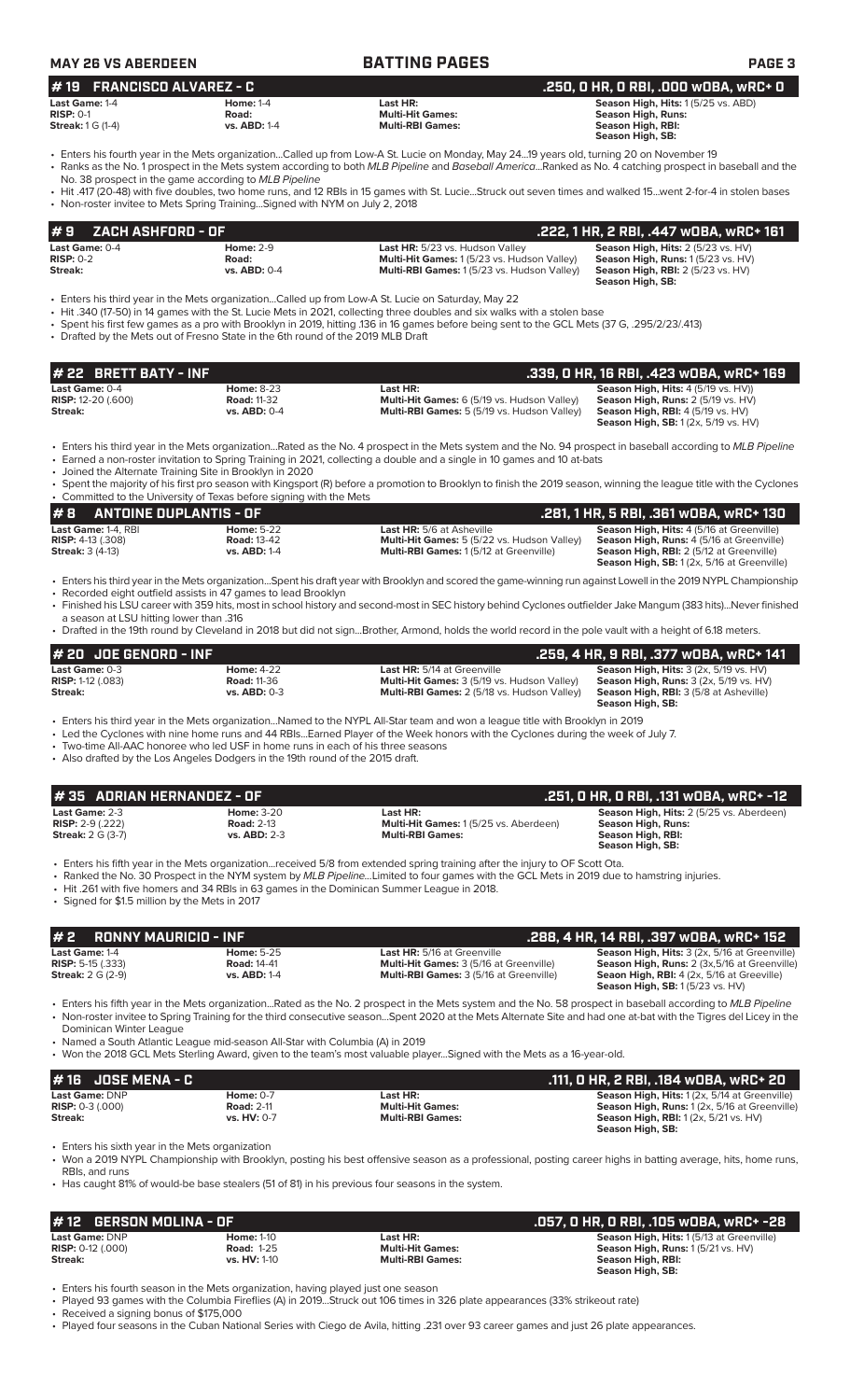# **MAY 26 VS HUDSON VALLEY BATTING PAGES PAGE 4**

| <b>LUKE RITTER - INF</b><br>#19                                               |                                                                                                                                                                                                                                                                   |                                                                                                                                                                                                                                                                                                                                                                                                                           | .238, 3 HR, 10 RBI, .294 w0BA, wRC+ 89                                                                                                                                     |
|-------------------------------------------------------------------------------|-------------------------------------------------------------------------------------------------------------------------------------------------------------------------------------------------------------------------------------------------------------------|---------------------------------------------------------------------------------------------------------------------------------------------------------------------------------------------------------------------------------------------------------------------------------------------------------------------------------------------------------------------------------------------------------------------------|----------------------------------------------------------------------------------------------------------------------------------------------------------------------------|
| Last Game: 2-4<br>RISP: 3-19 (.158)<br><b>Streak:</b> 1 G (2-4)               | <b>Home: 4-25</b><br><b>Road: 11-38</b><br>vs. ABD: 2-4                                                                                                                                                                                                           | Last HR: 5/16 at Greenville<br>Multi-Hit Games: 3 (5/25 vs. Aberdeen)<br>Multi-RBI Games: 3 (5/16 at Greenville)                                                                                                                                                                                                                                                                                                          | Season High, Hits: 3 (5/11 at Greenville)<br>Season High, Runs: 2 (5/8 at Asheville)<br>Season High, RBI: 3 (5/16 at Greenville)<br>Season High, SB: 1(5/12 at Greenville) |
| • Two-time First Team All-AAC honoree                                         | • Led Brooklyn in 2019 in games played (68), runs (39), doubles (15), and walks (33)<br>• Also drafted by the Minnesota Twins in the 37th round of the 2018 MLB Draft<br>• Played linebacker at Rockhurst High School and set the school record with 184 tackles. | • Enters his third year in the Mets organizationWon a New York-Penn League title with Brooklyn in 2019                                                                                                                                                                                                                                                                                                                    |                                                                                                                                                                            |
| #4<br><b>BLAKE TIBERI - INF/OF</b>                                            |                                                                                                                                                                                                                                                                   |                                                                                                                                                                                                                                                                                                                                                                                                                           | .171, 0 HR, 1 RBI, .264 w0BA, wRC+ 70                                                                                                                                      |
| <b>Last Game: DNP</b><br><b>RISP: 1-11 (.091)</b><br>Streak:                  | <b>Home: 2-10</b><br><b>Road: 5-36</b><br>$vs. HV: 2-10$                                                                                                                                                                                                          | Last HR:<br>Multi-Hit Games: 1 (5/8 at Asheville)<br><b>Multi-RBI Games:</b>                                                                                                                                                                                                                                                                                                                                              | Season High, Hits: 2 (5/8 at Asheville)<br>Season High, Runs: 2 (5/22 vs. HV)<br>Season High, RBI: 1(5/8 at Asheville)<br>Season High, SB:                                 |
| after just five games<br>• 2016 Third Team All-ACC in final year in college.  | • Has played second base, third base, left field and right field across more than 295 games                                                                                                                                                                       | • Enters his sixth year in the Mets organizationReturns to Brooklyn for the first time since his pro debut year in 2016<br>• Spent parts of two seasons with Columbia and St. LucieUnderwent Tommy John surgery on his elbow on May 3, 2017, missing the remainder of the season                                                                                                                                          |                                                                                                                                                                            |
| <b>JUAN URIARTE - C</b><br>#17                                                |                                                                                                                                                                                                                                                                   |                                                                                                                                                                                                                                                                                                                                                                                                                           | .150, 0 HR, 0 RBI, .201 w0BA, wRC+ 31                                                                                                                                      |
| Last Game: DNP<br>$RISP: 0-4$<br>Streak:                                      | <b>Home: 1-8</b><br><b>Road: 2-12</b><br>vs. HV: 1-8                                                                                                                                                                                                              | Last HR:<br><b>Multi-Hit Games:</b><br><b>Multi-RBI Games:</b>                                                                                                                                                                                                                                                                                                                                                            | Season High, Hits: 1 (2x, 5/16 at Greenville)<br>Season High, Runs: 2 (5/19 vs. HV)<br>Season High, RBI:<br>Season High, SB:                                               |
|                                                                               | • Caught 16 of 44 (36%) would-be base stealers in 2019.                                                                                                                                                                                                           | • Enters his eighth year in the Mets organizationSpent 2019 with Columbia (A) and the GCL Mets (R)<br>• Injured in his first at-bat with Brooklyn in 2018 on Opening Day at Staten Island, missing the entire season<br>. Finished 10th in batting average in the Appalachian League with Kingsport in 2017, hitting .305                                                                                                 |                                                                                                                                                                            |
| #10                                                                           | <b>ANTHONY WALTERS - INF</b>                                                                                                                                                                                                                                      |                                                                                                                                                                                                                                                                                                                                                                                                                           | .208, 0 HR, 4 RBI, .277 w0BA, wRC+ 78                                                                                                                                      |
| <b>Last Game: 1-3, 2B, R</b><br>RISP: 4-10 (.400)<br><b>Streak: 2 G (3-7)</b> | <b>Home: 5-15</b><br>Road: $0-9$<br>vs. ABD: 1-3                                                                                                                                                                                                                  | Last HR:<br>Multi-Hit Games: 2 (5/22 vs. Hudson Valley)<br>Multi-RBI Games: 2 (5/22 vs. Hudson Valley)                                                                                                                                                                                                                                                                                                                    | Season High, Hits: 2 (2x, 5/22 vs. HV)<br>Season High, Runs: 1 (2x, 5/25 vs. ABD)<br>Season High, RBI: 2 (2x, 5/22 vs. HV)<br>Season High, SB:                             |
|                                                                               | Taber Lee and current Cyclones pitching coach Royce Ring in 2002<br>• Attended Cal and played one season with the Golden Bears in 2017                                                                                                                            | • Enters his second year and first season in the Mets organizationSelected as one of six by the Mets in the 2020 MLB Draft<br>• Drafted with teammate Casey Schmitt (SFG) in the top 100 picks of the MLB Draft, setting a mark for the first time two Aztecs have been drafted top 100 since<br>• Hit .271 in just 16 games for the Aztecs in 2020Transferred to SDSU from Mt. San Antonio College after the 2018 season |                                                                                                                                                                            |

# **Hardest Hit Balls - 2021**

| Date | Player                   | <b>Opponent</b>         | Exit Velo | Result          |
|------|--------------------------|-------------------------|-----------|-----------------|
| 5/25 | Francisco Alvarez        | vs. Aberdeen            | 109       | Single          |
| 5/23 | Hayden Senger            | vs. Hudson Valley       | 107       | <b>Home Run</b> |
| 5/25 | <b>Francisco Alvarez</b> | vs. Aberdeen            | 105       | Line Drive Out  |
| 5/20 | Adrian Hernandez         | vs. Hudson Valley       | 105       | Ground Ball Out |
| 5/21 | Brett Baty               | vs. Hudson Valley       | 104       | Single          |
| 5/22 | Ronny Mauricio           | vs. Hudson Valley 103.8 |           | Ground Ball Out |
| 5/23 | Ronny Mauricio           | vs. Hudson Valley 102.6 |           | Line Drive Out  |
| 5/21 | Jose Mena                | vs. Hudson Valley       | 102       | Line Drive Out  |
| 5/20 | Hayden Senger            | vs. Hudson Valley       | 102       | Triple          |
|      |                          |                         |           |                 |

# **Home Run Chart**

| Date | Plaver                         | <b>Opponent</b> | Exit Velo   | Launch Anole | Distance        | Date | Player       | <b>Opponent</b>                 | Exit Velo | Launch Angle | <b>Distance</b> |
|------|--------------------------------|-----------------|-------------|--------------|-----------------|------|--------------|---------------------------------|-----------|--------------|-----------------|
| 5/4  | Hayden Senger                  | at Asheville    | $104.7$ mph | 21.3         | 389 ft.         | 5/18 | Joe Genord   | vs. Hudson Valley               |           |              |                 |
| 5/5  | Luke Ritter                    | at Asheville    | $107.9$ mph | 8            | 326 ft.         | 5/23 | Zach Ashford | vs. Hudson Vallev               | 99 mph    | 29.9         | 394 ft.         |
| 5/6  | Antoine Duplantis at Asheville |                 | 93.7 mph    | 30.83        | 347 ft.         |      |              | Hayden Senger vs. Hudson Valley | $107$ mph | 19.8         | 407 ft.         |
| 5/7  | Ronny Mauricio                 | at Asheville    | DID         | NOT          | <b>REGISTER</b> |      |              |                                 |           |              |                 |
| 5/8  | Luke Ritter                    | at Asheville    | 98.3 mph    | 27.6         | 383 ft.         |      |              |                                 |           |              |                 |
|      | Ronny Mauricio                 | at Asheville    | 99.2 mph    | 29.6         | 411 ft.         |      |              |                                 |           |              |                 |
|      | Cody Bohanek                   | at Asheville    | $102.5$ mph | 24.9         | 405 ft.         |      |              |                                 |           |              |                 |
|      | Joe Genord                     | at Asheville    | $101.6$ mph | 38.2         | 384 ft.         |      |              |                                 |           |              |                 |
| 5/11 | Joe Genord                     | at Greenville   | $106.1$ mph | 19.9         | 412 ft.         |      |              |                                 |           |              |                 |
|      | Ronny Mauricio                 | at Greenville   | $103.9$ mph | 26.3         | 398 ft.         |      |              |                                 |           |              |                 |
| 5/13 | Jake Mangum                    | at Greenville   |             |              |                 |      |              |                                 |           |              |                 |
| 5/14 | Joe Genord                     | at Greenville   |             |              |                 |      |              |                                 |           |              |                 |
| 5/15 | Jake Mangum                    | at Greenville   |             |              |                 |      |              |                                 |           |              |                 |
| 5/16 | Luke Ritter                    | at Greenville   |             |              |                 |      |              |                                 |           |              |                 |
|      | Ronny Mauricio                 | at Greenville   |             |              |                 |      |              |                                 |           |              |                 |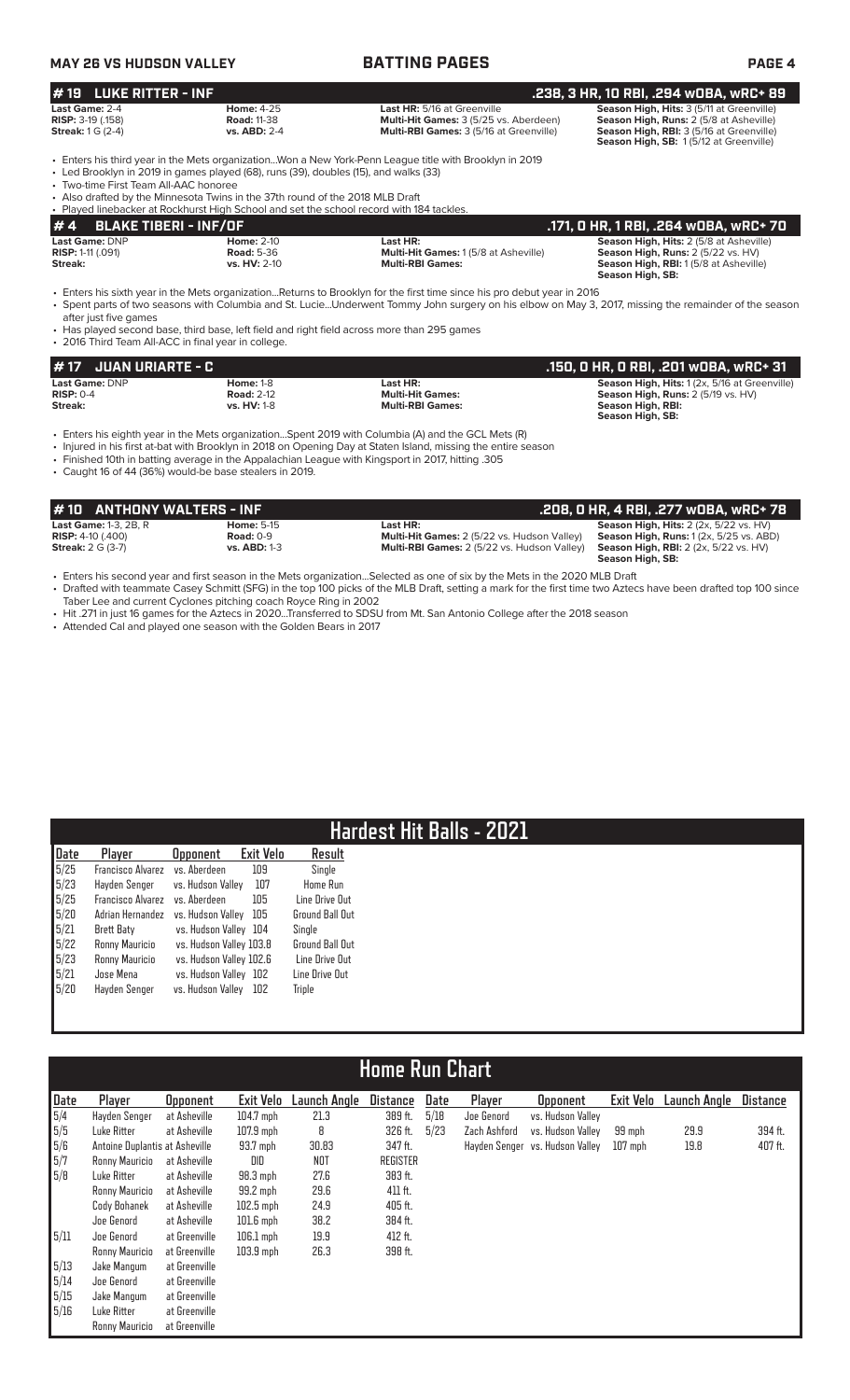| ٨<br>and the state of the state of the state of the state of the state of the state of the state of the state of th |  |
|---------------------------------------------------------------------------------------------------------------------|--|
|---------------------------------------------------------------------------------------------------------------------|--|

| <b>MAY 26 VS ABERDEEN</b>                         |                                                                                                                                                                                                   | <b>BULLPEN PAGE</b>                    |                                       |                   |                                      |            |                                         |                                                             |                              |                              |                                  | <b>PAGE 5</b>             |
|---------------------------------------------------|---------------------------------------------------------------------------------------------------------------------------------------------------------------------------------------------------|----------------------------------------|---------------------------------------|-------------------|--------------------------------------|------------|-----------------------------------------|-------------------------------------------------------------|------------------------------|------------------------------|----------------------------------|---------------------------|
| #18                                               | <b>ANDREW EDWARDS - LHP</b>                                                                                                                                                                       |                                        | 10.38 K/9, 2.08 ERA, 0 SV             |                   |                                      |            | <b>LAST FIVE APPEARANCES</b>            |                                                             |                              |                              |                                  |                           |
| Last App: 5/22 vs. HV Last Loss:<br>Leadoff: 1-7  | 5/18 vs. HV<br>Inherited Runners/Stranded: 3/3                                                                                                                                                    | SV/OP (Last):                          | Holds:                                |                   |                                      |            | <b>ANDREW EDWARDS</b>                   |                                                             |                              |                              |                                  |                           |
|                                                   | Enters his third year in the Mets organizationStruck out the final batter in Game 3 of the 2019                                                                                                   |                                        |                                       | DATE<br>5/7       | OPP<br>@ASH                          | <b>DEC</b> | IP<br>1.1                               | H<br>R<br>0<br>$\circ$                                      | ER<br>$\circ$                | BB<br>0                      | К<br>2                           | HR<br>$\circ$             |
| tory                                              | NYPL Championship Series to win Brooklyn's first outright minor league baseball title in team his-                                                                                                |                                        |                                       | 5/8<br>5/14       | @ASH<br>@GVL                         |            | 1.0 <sub>1</sub><br>2.1                 | $\circ$<br>$\circ$<br>$\mathbf{1}$<br>0                     | $\circ$<br>$\circ$           | $\mathbf{1}$<br>$\mathbf{1}$ | 1<br>3                           | $\circ$<br>$\circ$        |
|                                                   | • Spent the entire 2019 season with the Cyclones, collecting three saves<br>• Went to New Mexico State for two seasons after pitching a pair of campaigns for Central Arizona.                    |                                        |                                       | 5/18<br>5/22      | vs. HV<br>vs. HV                     |            | 1.0<br>2.0                              | $\overline{2}$<br>$\mathbf{1}$<br>$\overline{2}$<br>$\circ$ | $\mathbf{1}$<br>$\circ$      | $\circ$<br>$\Omega$          | 2<br>$\Omega$                    | $\circ$<br>$\circ$        |
| #13                                               |                                                                                                                                                                                                   |                                        |                                       |                   |                                      |            | <b>JOSH HEJKA</b>                       |                                                             |                              |                              |                                  |                           |
| Last App: 5/23 vs. HV Last Loss:                  | <b>JOSH HEJKA - RHP</b>                                                                                                                                                                           | SV/OP (Last):                          | 4.66 K/9, 5.59 ERA, 0 SV<br>Holds:    | 5/5               | DATE OPP<br>@ASH                     | <b>DEC</b> | IP<br>2.1                               | Н<br>R<br>$\mathbf{1}$<br>$\mathbf{1}$                      | ER<br>$\mathbf{1}$           | BB<br>$\mathbf{1}$           | К<br>3                           | <b>HR</b><br>$\circ$      |
| Leadoff: 2-5                                      | <b>Inherited Runners/Stranded: 3/1</b>                                                                                                                                                            |                                        |                                       | 5/8<br>5/13       | @ASH<br>@GVL                         |            | 1.1<br>1.0                              | 5<br>7<br>$\overline{2}$<br>4                               | 3<br>2                       | 2<br>$\circ$                 | 0<br>$\circ$                     | $\circ$<br>$\circ$        |
| with the Cyclones and Kingsport Mets              | . Enters his third year in the Mets organizationWon a 2019 NYPL title with Brooklyn, splitting time                                                                                               |                                        |                                       | 5/20<br>5/23      | vs. HV<br>vs. HV                     | W          | 3.0<br>2.0                              | $\circ$<br>0<br>3<br>3                                      | $\circ$<br>$\Omega$          | $\circ$<br>$\Omega$          | 2<br>$\Omega$                    | $\circ$<br>$\circ$        |
|                                                   | · Signed as a minor league free agent in mid-summer after pitching in six games with the Westside<br>Wolly Mammoths in the United Shore Baseball League                                           |                                        |                                       |                   |                                      |            |                                         |                                                             |                              |                              |                                  |                           |
|                                                   | . Pitched all four years at Johns Hopkins, switching to submarine later in his career.                                                                                                            |                                        |                                       | DATE              | OPP                                  | DEC        | <b>NICK MACDONALD</b><br>IP             | R<br>H                                                      | ER                           | BB                           | K                                | HR                        |
| #11                                               | NICK MACDONALD - RHP                                                                                                                                                                              |                                        | 11.17 K/9, 5.59 ERA, 0 SV             | 5/6<br>5/11       | @ASH<br>@GVL                         |            | 2.0<br>2.0                              | 5<br>3<br>$\circ$<br>0                                      | 2<br>$\circ$                 | 0<br>$\circ$                 | 2<br>3                           | 0<br>$\circ$              |
| Last App: 5/22 vs. HV Last Loss:                  |                                                                                                                                                                                                   | SV/OP (Last):                          | Holds:                                | 5/14              | @GVL                                 |            | 1.1                                     | 3<br>3                                                      | 3                            | $\mathbf{1}$                 | 1                                | $\mathbf{1}$              |
| Leadoff: 1-8, BB                                  | <b>Inherited Runners/Stranded: 3/1</b><br>• Enters his third year in the Mets organization                                                                                                        |                                        |                                       | 5/18<br>5/22      | vs. HV<br>vs. HV                     |            | 2.1<br>2.0                              | $\mathbf{1}$<br>$\mathbf{1}$<br>3<br>$\mathsf O$            | $\mathbf{1}$<br>$\circ$      | $\mathbf{1}$<br>$\circ$      | 4<br>2                           | $\circ$<br>$\circ$        |
|                                                   | · Pitched across three levels in the system in 2019, including being a member of the 2019 New                                                                                                     |                                        |                                       |                   |                                      |            | <b>BRIAN METOYER</b>                    |                                                             |                              |                              |                                  |                           |
|                                                   | York-Penn League championship team in Brooklyn<br>• Drafted after his junior season at Florida International                                                                                      |                                        |                                       | DATE<br>5/6       | OPP<br>@ASH                          | DEC.       | IP<br>2.2                               | н<br>R<br>$\mathbf{1}$<br>$\mathbf{1}$                      | ER<br>$\circ$                | BB<br>$\mathbf{1}$           | Κ<br>3                           | HR<br>$\circ$             |
| #5                                                | <b>BRIAN METOYER - RHP</b>                                                                                                                                                                        |                                        | 8.38 K/9, 4.66 ERA, 0 SV              | 5/12              | @GVL                                 | W          | 2.0                                     | $\overline{1}$<br>$\mathbf{1}$                              | $\circ$                      | $\circ$                      | $\mathbf{1}$                     | $\circ$                   |
|                                                   | Last App: 5/23 vs. HV Last Loss: 5/15 at GVL                                                                                                                                                      | SV/OP (Last):                          | Holds:                                | 5/15<br>5/19      | @GVL<br>vs. HV                       | L          | 1.0<br>2.0                              | 3<br>4<br>$\circ$<br>0                                      | $\overline{4}$<br>$\circ$    | $\overline{2}$<br>$\circ$    | $\overline{c}$<br>$\overline{2}$ | $\circ$<br>$\circ$        |
|                                                   | Leadoff: 3-6, BB, HBP    Inherited Runners/Stranded: 2/1                                                                                                                                          |                                        |                                       | 5/23              | vs. HV                               |            | 2.0<br><b>BRYCE MONTES DE OCA</b>       | $\circ$<br>$\circ$                                          | $\circ$                      | $\mathbf{1}$                 | 1                                | $\circ$                   |
|                                                   | · Enters his fourth year in the Mets orgWon a New York Penn League title with Brooklyn in 2019<br>• Struck out 40 batters over 28.2 innings with BrooklynSpent his first professional season with |                                        |                                       | DATE              | OPP                                  | <b>DEC</b> | IP                                      | R<br>H.                                                     | ER                           | BB<br>$\overline{2}$         | K<br>$\mathbf{1}$                | <b>HR</b><br>$\circ$      |
| <b>GCL Mets and Kingsport Mets</b>                |                                                                                                                                                                                                   |                                        |                                       | 5/12<br>5/15      | @GVL<br>@GVL                         | H          | 1.0<br>1.2                              | $\mathbf 0$<br>0<br>$\mathbf 0$<br>0                        | $\circ$<br>$\circ$           | $\mathbf{1}$                 | 3                                | $\circ$                   |
| drafted by a MLB team in school history           | • Joins Ronnie Robbins (30th, 1981 - Toronto) as the only two LSU-Alexandria Generals to be                                                                                                       |                                        |                                       | 5/19<br>5/22      | vs. HV<br>vs. HV                     |            | 1.0<br>1.0                              | $\circ$<br>$\mathbf{1}$<br>$\circ$<br>0                     | $\circ$<br>$\circ$           | $\circ$<br>$\mathbf{1}$      | $\mathbf{1}$<br>2                | $\circ$<br>$\circ$        |
|                                                   | • Native of Natchitoches (NACK-ah-tish), the oldest city in Louisiana (est. 1714).                                                                                                                |                                        |                                       |                   | 5/25 vs. ABD                         |            | 2.0                                     | 2<br>3                                                      | 2                            | 2                            | $\overline{2}$                   | $\circ$                   |
| #43<br>Last App: 5/25 vs. ABD Last Loss:          | <b>BRYCE MONTES DE OCA - RHP</b>                                                                                                                                                                  | SV/OP (Last):                          | 10.38 K/9, 2.08 ERA, 0 SV<br>Holds: 1 |                   | DATE OPP                             | DEC        | <b>COLBY MORRIS</b><br>IP               | H<br>R                                                      | ER                           | BB                           | К                                | HR                        |
| <b>Leadoff: 1-5, 2 BB</b>                         | <b>Inherited Runners/Stranded:</b>                                                                                                                                                                |                                        |                                       |                   | $5/4^*$ vs. JUP*<br>$5/6^*$ vs. JUP* |            | 1.0<br>2.0                              | 2<br>$\mathbf{1}$<br>$\circ$<br>0                           | $\mathbf{1}$<br>$\circ$      | 0<br>$\circ$                 | 3<br>3                           | 0<br>$\circ$              |
|                                                   | • Enters his fourth year in the Mets orgHas not pitched as a professional due to injuries<br>• Underwent Tommy John surgery as a high school junior and missed 2016 after having ulnar            |                                        |                                       | $5/11*$           | @ DBT*                               |            | 1.0                                     | $\mathsf O$<br>$\circ$<br>$\mathbf{1}$<br>1                 | $\circ$                      | $\circ$<br>0                 | $\overline{ }$<br>1              | $\circ$<br>0              |
| nerve transposition                               |                                                                                                                                                                                                   |                                        |                                       |                   | 5/14* @ DBT*<br>5/20 vs. HV          |            | 1.0<br>1.0                              | 3<br>4                                                      | 0<br>3                       | $\mathbf{1}$                 |                                  | 0                         |
|                                                   | • Previously drafted by Washington in the 15th round of the 2017 MLB Draft and by the Chicago<br>White Sox in the 14th round of the 2015 MLB Draft.                                               |                                        |                                       |                   | *Pitched with Low-A St. Lucie        |            | <b>ERIC ORZE</b>                        |                                                             |                              |                              |                                  |                           |
| #38                                               | <b>COLBY MORRIS - RHP</b>                                                                                                                                                                         |                                        | 6.0 K/9, 9.00 ERA, 0 SV               | DATE<br>5/4       | OPP<br>@ASH                          | <b>DEC</b> | IP<br>2.0                               | н<br>R<br>$\overline{2}$<br>$\mathbf{1}$                    | ER<br>$\mathbf{1}$           | BB<br>0                      | К<br>3                           | HR<br>1                   |
| Last App: 5/25 vs. ABD Last Loss:                 |                                                                                                                                                                                                   | SV/OP (Last):                          | Holds:                                | 5/7               | @ASH                                 |            | 1.0                                     | 1<br>1                                                      | $\mathbf{1}$                 | 2                            | 1                                | $\circ$                   |
| Leadoff: 1-3                                      | <b>Inherited Runners/Stranded:</b><br>• Enters his first season in the Mets organizationcalled up from Low-A St. Lucie on May 20                                                                  |                                        |                                       | 5/13<br>5/16      | @GVL<br>@GVL                         | L          | 1.1<br>0.2                              | 3<br>1<br>3<br>1                                            | $\mathbf{1}$<br>$\mathbf{1}$ | 0<br>0                       | 3<br>O                           | $\circ$<br>$\mathbf{1}$   |
|                                                   | • Made four scoreless appearances in relief for the St. Lucie Mets to being 2021                                                                                                                  |                                        |                                       | 5/21              | vs. HV                               | SV         | 2.0<br><b>MICHEL OTANEZ</b>             | $\circ$<br>0                                                | $\mathsf O$                  | $\mathbf 0$                  | 3                                | $\mathsf O$               |
|                                                   | • Minor League free agent signingpitched at Middlebury in Vermont                                                                                                                                 |                                        |                                       | DATE              | OPP                                  | DEC        | IP                                      | R<br><u>н</u>                                               | ER BB                        |                              | К                                | HR                        |
| #7<br>Last App: 5/21 vs. HV                       | <b>ERIC ORZE - RHP</b><br>Last Loss: 5/16 at GVL                                                                                                                                                  | <b>SV/OP (Last):</b> 1/1 (5/21 vs. HV) | 12.85 K/9, 5.14 ERA, 1 SV<br>Holds:   | 5/8<br>5/13       | @ASH<br>@GVL                         |            | 0.2<br>1.0                              | $\overline{2}$<br>3<br>2<br>1                               | 3<br>1                       | 1<br>0                       | 0<br>3                           | -1<br>$\circ$             |
| Leadoff: 3-7                                      | <b>Inherited Runners/Stranded: 5/2</b>                                                                                                                                                            |                                        |                                       | 5/16<br>5/21      | @GVL<br>vs. HV                       | BS         | 0.1<br>1.0                              | 4<br>5<br>0<br>1                                            | 5<br>0                       | 2<br>$\mathbf{1}$            | 1<br>3                           | $\circ$<br>$\mathsf O$    |
|                                                   | • Enters his second year and first full season in the Mets organization<br>• One of six draft picks by the Mets in the 2020 MLB Draftfinal selection for the club                                 |                                        |                                       | 5/23              | vs. HV                               |            | 1.0                                     | $\mathbf{1}$<br>0                                           | $\mathsf O$                  | $\mathbf{1}$                 | $\circ$                          | $\circ$                   |
|                                                   | • Two-time cancer survivor, beating testicular cancer and stage-zero melanoma                                                                                                                     |                                        |                                       | DATE              | OPP                                  | DEC        | <b>HUNTER PARSONS</b><br>IP             | Н<br>R                                                      | ER                           | BB                           | К                                | <b>HR</b>                 |
|                                                   | • Struck out 29 batters over 19.2 innings with Univ. New Orleans in '20 as Saturday starter.                                                                                                      |                                        |                                       | $5/8*$<br>$5/14*$ | vs.JUP*<br>$@DBT^*$                  | W          | 2.0<br>3.0                              | 3<br>1<br>3<br>$\mathbf{1}$                                 | $\mathbf{1}$<br>$\mathbf{1}$ | 1<br>0                       | 4<br>6                           | $\mathbf{1}$<br>$\circ$   |
| #26                                               | <b>MICHEL OTANEZ - RHP</b>                                                                                                                                                                        |                                        | 18.0 K/9, 16.20 ERA, 0 SV             | $5/18*$           | $@PMB*$                              | W          | 3.0                                     | $\mathbf 0$<br>0                                            | 0                            | $\overline{2}$               | 4                                | $\mathsf O$               |
| Last App: 5/23 vs. HV<br>Leadoff: 2-5             | <b>Last Loss:</b><br>Inherited Runners/Stranded: 3/0                                                                                                                                              | SV/OP (Last): 0/1 (BS at GVL)          | Holds: 1                              | 5/22              | vs. HV<br>5/25 vs. ABD               |            | 0.1<br>2.0                              | $\mathbf{1}$<br>0<br>$\mathbf{1}$<br>0                      | 0<br>0                       | 2<br>$\mathbf{1}$            | 1<br>3                           | $\circ$<br>$\circ$        |
|                                                   | · Enters his sixth year in the Mets orgNo. 26 prospect in the system according to MLB Pipeline                                                                                                    |                                        |                                       |                   |                                      |            | <b>MITCH RAGAN</b>                      |                                                             |                              |                              |                                  |                           |
|                                                   | • Returns to Brooklyn for the second assignment in a row<br>• Pitched with the Cyclones and won an NYPL title in 2019 and also spent time with Kingsport                                          |                                        |                                       | DATE<br>5/4       | OPP<br>@ASH                          | <b>DEC</b> | IP<br>2.0                               | Н<br>R<br>3<br>1                                            | ER<br>1                      | BB<br>1                      | Κ<br>$\overline{4}$              | <b>HR</b><br>$\mathbf{1}$ |
|                                                   | • Missed 2017 due to injuryStruck out 21 batters in 21.1 innings with the DSL Mets1 in 2016.                                                                                                      |                                        |                                       | 5/7<br>5/12       | @ASH<br>@GVL                         | <b>SV</b>  | 2.2<br>2.0                              | $\mathbf{1}$<br>3<br>0<br>$\mathbf{1}$                      | 0<br>$\circ$                 | 2<br>0                       | 3<br>3                           | $\circ$<br>$\circ$        |
| # 44                                              | <b>HUNTER PARSONS - RHP</b>                                                                                                                                                                       |                                        | 15.43 K/9, 0.00 ERA, 0 SV             | 5/16              | @GVL                                 | Н          | 2.0                                     | $\mathbf{1}$<br>$\mathbf 0$                                 | $\circ$                      | $\mathbf{1}$                 | 1                                | $\circ$                   |
| Last App: 5/25 vs. ABD Last Loss:<br>Leadoff: 0-2 | Inherited Runners/Stranded: 1/0                                                                                                                                                                   | SV/OP (Last):                          | Holds:                                |                   |                                      |            | <b>ALLAN WINANS</b>                     |                                                             |                              |                              |                                  |                           |
|                                                   | • Enters his third year in the Mets orgCalled up from Low-A St. Lucie on May 20                                                                                                                   |                                        |                                       | DATE              | OPP                                  | <b>DEC</b> | IP                                      | R<br>н                                                      | ER                           | BB                           | К                                | HR                        |
|                                                   | • Made four relief appearances with the Mets (A-), striking out 18 in 10 innings (45% K rate).<br>· Pitched with the Cyclones and won an NYPL title in 2019                                       |                                        |                                       | 5/13<br>5/15      | @GVL<br>@GVL                         |            | 1.0<br>0.1                              | 0<br>0<br>0<br>0                                            | 0<br>$\mathsf O$             | 0<br>0                       | 2<br>$\mathbf{1}$                | 0<br>0                    |
|                                                   |                                                                                                                                                                                                   |                                        |                                       | 5/19<br>5/23      | vs. HV<br>vs. HV                     |            | 2.0<br>2.0                              | 0<br>1<br>$\mathbf{1}$<br>1                                 | 0<br>$\mathbf{1}$            | $\mathbf{1}$<br>$\circ$      | 2<br>1                           | $\circ$<br>$\circ$        |
| #48                                               | <b>MITCH RAGAN - RHP</b>                                                                                                                                                                          |                                        | 11.42 K/9, 1.04 ERA, 1 SV             |                   |                                      |            |                                         |                                                             |                              |                              |                                  |                           |
| Last App: 5/16 at GVL<br>Leadoff: 3-5, BB, HBP    | <b>Last Loss:</b><br><b>Inherited Runners/Stranded:</b>                                                                                                                                           | <b>SV/OP (Last):</b> 1/1 (5/12 at GVL) | Holds: 1                              |                   |                                      |            |                                         |                                                             |                              |                              |                                  |                           |
|                                                   | • Enters his third year in the Mets organizationWon a title with Brooklyn in 2019,                                                                                                                |                                        |                                       |                   |                                      |            |                                         | <b>Number of Pitches Thrown</b>                             |                              |                              |                                  |                           |
|                                                   | earning the win in the championship-clinching game against Lowell<br>• Named a New York-Penn League All-Star with the Cyclones                                                                    |                                        |                                       | Pitcher           |                                      |            | Days Rest 5/25 5/26 5/27 5/28 5/29 5/30 |                                                             |                              |                              |                                  |                           |

• Named the 2019 Big East Pitcher of the Year with Creighton

• Pitched at Creighton for two seasons...spent 2017 with Iowa West & 2016 with Wayne State.

# **# 29 ALLAN WINANS - RHP 10.13 K/9, 1.69 ERA, 0 SV**

**Last App:** 5/23 vs HV **Last Loss:**<br>Leadoff: 1-4 **Inherited F Leadoff:** 1-4 **Inherited Runners/Stranded:** 4/4

• Enters his fourth year in the Mets organization...Called up on 5/11 from extended spring

- Made 30 appearances, saving 11 of 13 games for the Columbia Fireflies (A) in 2019
- Mets 17th round draft selection in 2018 from Campbell University in Buies Creek, NC.

| 5/13        | @GVL       |            | 1.0                        | 4        | 2            | $\overline{2}$ | O              | $\Omega$       | $\Omega$  |
|-------------|------------|------------|----------------------------|----------|--------------|----------------|----------------|----------------|-----------|
| 5/20        | vs. HV     |            | 3.0                        | 0        | O            | 0              | 0              | 2              | 0         |
| 5/23        | vs. HV     | W          | 2.0                        | 3        | 3            | $\Omega$       | $\Omega$       | $\Omega$       | $\Omega$  |
|             |            |            |                            |          |              |                |                |                |           |
|             |            |            | <b>NICK MACDONALD</b>      |          |              |                |                |                |           |
| <b>DATE</b> | OPP        | <b>DEC</b> | IP                         | Н        | R            | ER             | BB             | Κ              | <b>HR</b> |
| 5/6         | @ASH       |            | 2.0                        | 5        | 3            | 2              | 0              | $\overline{2}$ | 0         |
| 5/11        | @GVL       |            | 2.0                        | 0        | 0            | 0              | $\Omega$       | 3              | 0         |
| 5/14        | @GVL       |            | 1.1                        | 3        | 3            | 3              | 1              | 1              | 1         |
| 5/18        | vs. HV     |            | 2.1                        | 1        | $\mathbf{1}$ | $\mathbf{1}$   | 1              | 4              | 0         |
| 5/22        | vs. HV     |            | 2.0                        | 3        | 0            | O              | $\Omega$       | 2              | $\Omega$  |
|             |            |            |                            |          |              |                |                |                |           |
|             |            |            | <b>BRIAN METOYER</b>       |          |              |                |                |                |           |
| DATE        | OPP        | <b>DEC</b> | IP                         | Н        | R            | ER             | BB             | Κ              | ΗR        |
| 5/6         | @ASH       |            | 2.2                        | 1        | 1            | 0              | 1              | 3              | 0         |
| 5/12        | @GVL       | W          | 2.0                        | 1        | 1            | 0              | 0              | 1              | 0         |
| 5/15        | @GVL       | L          | 1.0                        | 3        | 4            | 4              | $\overline{2}$ | 2              | 0         |
| 5/19        | vs. HV     |            | 2.0                        | $\Omega$ | 0            | 0              | $\mathbf 0$    | $\overline{2}$ | 0         |
| 5/23        | vs. HV     |            | 2.0                        | $\Omega$ | 0            | 0              | 1              | 1              | O         |
|             |            |            | <b>BRYCE MONTES DE OCA</b> |          |              |                |                |                |           |
| <b>DATE</b> | <b>OPP</b> | <b>DEC</b> | IP                         | Н        | R            | ER             | BB             | Κ              | <b>HR</b> |
| 5/12        | @GVL       | Н          | 1.0                        | 0        | 0            | 0              | $\overline{2}$ | 1              | 0         |
| 5/15        | @GVL       |            | 1.2                        | 0        | O            | $\Omega$       | 1              | 3              | 0         |
| 5/19        | vs. HV     |            | 1.0                        | 1        | 0            | $\Omega$       | 0              | 1              | 0         |
| 5/22        | vs. HV     |            | 1.0                        | 0        | 0            | $\Omega$       | 1              | 2              | 0         |
|             |            |            |                            |          |              |                |                |                |           |

|                                                                                                                                                                                                                                                                            |            | <b>COLBY MORRIS</b> |           |                |        |          |   |           |
|----------------------------------------------------------------------------------------------------------------------------------------------------------------------------------------------------------------------------------------------------------------------------|------------|---------------------|-----------|----------------|--------|----------|---|-----------|
| DATE OPP                                                                                                                                                                                                                                                                   | <b>DEC</b> | IP                  |           |                | HRERBB |          | К | <b>HR</b> |
| $5/4^*$ vs. JUP*                                                                                                                                                                                                                                                           |            |                     | $1.0 \t2$ | 1              | 1      | O        | 3 | $\Omega$  |
| $5/6^*$ vs. JUP*                                                                                                                                                                                                                                                           |            | 2 O                 | O         | O              | O      | $\Omega$ | 3 | $\Omega$  |
| $5/11^*$ @ DBT*                                                                                                                                                                                                                                                            |            | 10                  | O         | O              | O      | $\Omega$ |   | $\Omega$  |
| 5/14* @ DBT*                                                                                                                                                                                                                                                               |            | $1 \Omega$          | 1         | 1              | O      | O        |   | O         |
| 5/20 vs. HV                                                                                                                                                                                                                                                                |            | 1 O                 | 4         | $\overline{3}$ | -3     | 1        |   | $\Omega$  |
| $*$ Distribution of a state of $\sim$ state $\sim$ $*$ $\sim$ $\sim$ $*$ $\sim$ $\sim$ $*$ $\sim$ $*$ $\sim$ $*$ $\sim$ $*$ $\sim$ $*$ $\sim$ $*$ $\sim$ $*$ $\sim$ $*$ $\sim$ $*$ $\sim$ $*$ $\sim$ $*$ $\sim$ $*$ $\sim$ $*$ $\sim$ $*$ $\sim$ $*$ $\sim$ $*$ $\sim$ $*$ |            |                     |           |                |        |          |   |           |

| $U$ <i>With LOW A</i> JULEUCK |  |                  |
|-------------------------------|--|------------------|
|                               |  | <b>FRIA ABTE</b> |

|         |         |            |                       | ERIU URZE |   |    |                |          |           |
|---------|---------|------------|-----------------------|-----------|---|----|----------------|----------|-----------|
| DATE    | OPP     | <b>DEC</b> | IP                    | н         | R | ER | <b>BB</b>      | Κ        | <b>HR</b> |
| 5/4     | @ASH    |            | 2.0                   | 2         | 1 | 1  | O              | 3        | 1         |
| 5/7     | @ASH    |            | 1.0                   | 1         |   |    | $\overline{2}$ | 1        | 0         |
| 5/13    | @GVL    |            | 1.1                   | 3         |   |    | O              | 3        | 0         |
| 5/16    | @GVL    | L          | 0.2                   | 3         |   |    | O              | 0        | 1         |
| 5/21    | vs. HV  | SV         | 2.0                   | O         | ი | ∩  | $\Omega$       | 3        | Ο         |
|         |         |            | <b>MICHEL OTANEZ</b>  |           |   |    |                |          |           |
| DATE    | OPP     | <b>DEC</b> | IP                    | н         | R | ER | BB             | Κ        | ΗR        |
| 5/8     | @ASH    |            | 0.2                   | 2         | 3 | 3  | 1              | O        | 1         |
| 5/13    | @GVL    |            | 1.0                   | 2         | 1 | 1  | 0              | 3        | O         |
| 5/16    | @GVL    | BS         | 0.1                   | 4         | 5 | 5  | 2              | 1        | 0         |
| 5/21    | vs. HV  |            | 1.0                   | 1         | 0 | 0  | 1              | 3        | O         |
| 5/23    | vs. HV  |            | 1.0                   | 1         | 0 | 0  | 1              | $\Omega$ | O         |
|         |         |            | <b>HUNTER PARSONS</b> |           |   |    |                |          |           |
| DATE    | OPP     | <b>DEC</b> | IP                    | н         | R | ER | <b>BB</b>      | Κ        | HR        |
| $5/8*$  | vs.JUP* |            | 2.0                   | 3         |   |    | 1              | 4        | 1         |
| $5/14*$ | @DBT*   | W          | 3.0                   | 3         | 1 |    | 0              | 6        | 0         |

|      |              | .    | .                  |   |   |                |                |              |           |
|------|--------------|------|--------------------|---|---|----------------|----------------|--------------|-----------|
|      | 5/18* @PMB*  | W    | 3.0                | 0 | 0 | $\Omega$       | $\mathcal{L}$  |              |           |
|      | 5/22 vs. HV  |      | $\Omega$ 1         | 1 | O | O              | $\mathcal{L}$  |              | O         |
|      | 5/25 vs. ABD |      | 2 O                | 1 | 0 | - റ            | $\overline{1}$ | $\mathbf{3}$ | $\Omega$  |
|      |              |      | <b>MITCH RAGAN</b> |   |   |                |                |              |           |
| DATE | OPP          | DEC. | IP -               | H |   | R ER           | BB.            | К            | <b>HR</b> |
| 5/4  | @ASH         |      | $2.0 \t3 \t1$      |   |   | $\overline{1}$ | $\overline{1}$ |              |           |

|      |        |      | <b>ALLAN WINANS</b> |   |   |          |           |   |    |
|------|--------|------|---------------------|---|---|----------|-----------|---|----|
| DATE | OPP    | DFC. | IP                  | н | R | ER       | <b>BB</b> | K | HR |
| 5/13 | @GVL   |      | 1 <sub>O</sub>      | O | O | $\Omega$ | O         |   |    |
| 5/15 | @GVL   |      | $\Omega$ 1          | O | O | $\Omega$ | O         |   | O  |
| 5/19 | vs. HV |      | 20                  | 1 | O | O        | 1         |   |    |
| 5/23 | vs. HV |      | 2 0                 |   | 1 | 1        | O         |   |    |

|                |                                         | <b>Number of Pitches Thrown</b> |    |    |    |    |    |  |  |  |  |
|----------------|-----------------------------------------|---------------------------------|----|----|----|----|----|--|--|--|--|
| <b>Pitcher</b> | Days Rest 5/25 5/26 5/27 5/28 5/29 5/30 |                                 |    |    |    |    |    |  |  |  |  |
| Edwards        | 3                                       |                                 | -- | -- |    |    | -- |  |  |  |  |
| Hejka          | $\overline{2}$                          |                                 |    |    |    |    |    |  |  |  |  |
| MacDonald      | 3                                       |                                 |    |    |    |    |    |  |  |  |  |
| Metoyer        | $\overline{2}$                          |                                 |    | -- |    |    |    |  |  |  |  |
| Montes de Oca  | O                                       | 38                              | -- | -- | -- | -- | -- |  |  |  |  |
| <b>Morris</b>  | O                                       | 32                              |    | -- |    | -- | -- |  |  |  |  |
| Orze           | 4                                       | --                              | -- | -- |    | -- |    |  |  |  |  |
| Otanez         | $\overline{2}$                          | --                              | -- | -- |    |    | -- |  |  |  |  |
| Parsons        | O                                       | 28                              | -- | -- |    | -- | -- |  |  |  |  |
| Ragan          | 9                                       |                                 | -- | -- | -- | -- | -- |  |  |  |  |
| Winans         | 5                                       |                                 |    |    |    |    |    |  |  |  |  |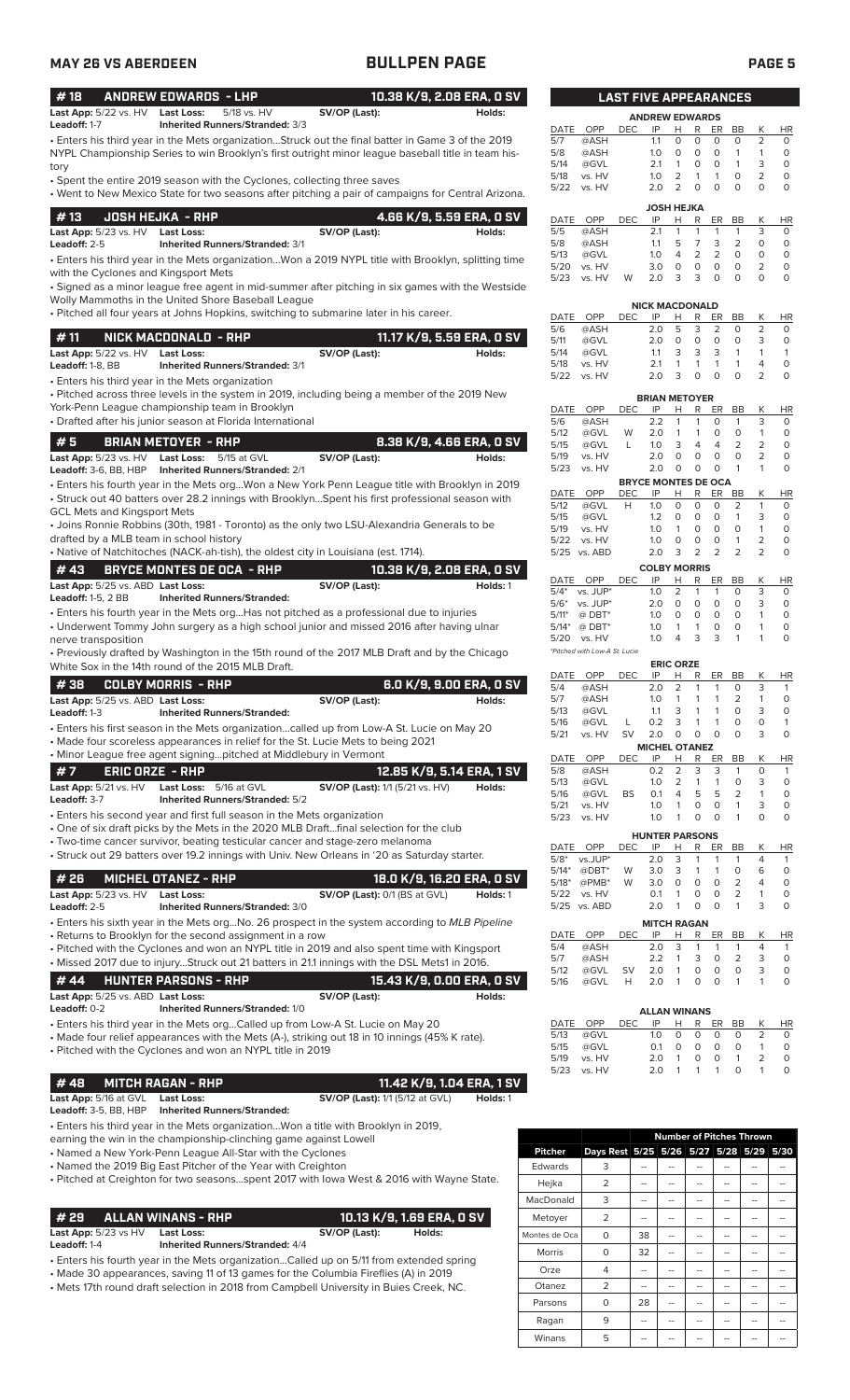**MAY 26 VS ABERDEEN HIGH/LOW & CHARTS** 

| INDIVIDUAL BATTING HIGHS                                                        |
|---------------------------------------------------------------------------------|
|                                                                                 |
|                                                                                 |
|                                                                                 |
|                                                                                 |
|                                                                                 |
|                                                                                 |
| Most Home Runs, Game1 (18 players, last: Hayden Senger, 5/23 vs. Hudson Valley) |
| Home Runs, Consecutive Games Three games (Ronny Mauricio, 5/7-5/11)             |
|                                                                                 |
|                                                                                 |
|                                                                                 |
|                                                                                 |
|                                                                                 |
|                                                                                 |
|                                                                                 |
|                                                                                 |
| Most Stolen Bases, Game  1 (8x, last: Ronny Mauricio, 5/23 vs. Hudson Valley)   |
| <b>TEAM BATTING HIGHS</b>                                                       |
|                                                                                 |
|                                                                                 |
|                                                                                 |
|                                                                                 |
|                                                                                 |
|                                                                                 |
|                                                                                 |
|                                                                                 |
|                                                                                 |
|                                                                                 |
|                                                                                 |
|                                                                                 |
|                                                                                 |
|                                                                                 |
|                                                                                 |
|                                                                                 |
|                                                                                 |
|                                                                                 |
|                                                                                 |

### **FIELDING**

Most Errors, Team, Game...............................................................................6 (5/7 at Asheville) .<br>2 (Baty, Mauricio, Tiberi, 5/7 at Asheville)<br>e........................... 3 (5/19 vs. Hudson Valley) Most Double Plays Turned, Nine-Inning Game.......................... 3 (5/19 vs. Hudson Valley) Consecutive Errorless Games, Team.

LOB, Extra Innings.......................................................6 (5/23 vs. Hudson Valley - 12 innings) Most Double Plays Hit into, Game.................................................3 (5/23 vs. Hudson Valley)

**C-** Senger (9), Uriarte (5), Mena (3), Alvarez (1) **STARTERS BY POSITION**

- **1B-** Genord (13), Ritter (2), Winaker (2), Bohanek (1)
- **2B-** Ritter (11), Walters (5), Tiberi (1), Struble (1)
- **3B-** Baty (12), Tiberi (6)
- **SS-** Mauricio (13), Walters (3), Bohanek (2)
- **LF-** Duplantis (14), Tiberi (3), Winaker (1)
- **CF-** Mangum (8), Hernandez (4), Molina (3), Ota (2), Duplantis (1)
- **RF-** Molina (6), Winaker (4), Hernandez (4), Ashford (2), Struble (1), Ota (1)

**DH-** Baty (3), Tiberi (2), Mauricio (2), Genord (2), Hernandez (2), Senger (2), Mena (2), Ritter (1), Bohanek (1), Mangum (1)

## **STARTERS BY BATTING ORDER**

**1st -** Duplantis (15), Mangum (2), Struble (1)

**2nd -** Mangum (5), Bohanek (4), Winaker (4), Ashford (2), Mauricio (1), Tiberi (1), Walters (1)

**3rd -** Mauricio (14), Baty (4)

**4th-** Baty (11), Ritter (6), Genord (1)

**5th-** Ritter (7), Senger (4), Genord (3), Ota (2), Alvarez (1), Hernandez (1)

**6th-** Genord (6), Senger (3), Winaker (2), Hernandez (2), Ota (1), Tiberi (1), Mena (1), Uriarte (1), Ritter (1)

**7th-** Genord (5), Tiberi (4), Senger (3), Uriarte (2), Walters (1), Winaker (1), Mena (1), Hernandez (1)

**8th-** Tiberi (6), Walters (4), Hernandez (3), Mena (3), Senger (1), Uriarte (1)

**9th-** Molina (9), Hernandez (3), Mangum (2), Walters (2), Uriarte (1), Struble (1)

|             | <b>CATCHERS STEALING</b> |          |     |      | <b>MULTI-RUN INNINGS</b> |                   |
|-------------|--------------------------|----------|-----|------|--------------------------|-------------------|
| <b>Name</b> | СS                       | АТТ      | PCT | Runs | <b>Times</b>             | Last              |
| Alvarez     |                          |          | 0%  | 6    |                          | 7th, 5/20 vs. HV  |
| Mena        |                          | $\left($ | 0%  | 5    |                          | 6th, 5/20 vs. HV  |
| Senger      |                          | 10       | 20% | 3    |                          | 12th, 5/23 vs. HV |
| Uriarte     |                          | 8        | 50% |      | 16                       | 6th, 5/23 vs. HV  |
| Team        | 6                        | 19       | 32% |      |                          |                   |

|                                                      |    |   |    | $\boldsymbol{A}$ | - 5 -  |                 |                 |  | 6 7 8 9 10 + TOTALS |
|------------------------------------------------------|----|---|----|------------------|--------|-----------------|-----------------|--|---------------------|
| OPPONENTS 14   8   11   20   10   8   9   22   2   3 |    |   |    |                  |        |                 |                 |  | 107                 |
| <b>BKLYN</b>                                         | 11 | 6 | 10 |                  | 11   8 | 12 <sup>1</sup> | $12$   $13$   6 |  | 93                  |

|--|--|

|                                                                                      | INDIVIDUAL PITCHING HIGHS |
|--------------------------------------------------------------------------------------|---------------------------|
|                                                                                      |                           |
|                                                                                      |                           |
| Most Home Runs Allowed, Game 2 (4x, last: Jaison Vilera, 5/15 at Greenville)         |                           |
|                                                                                      |                           |
| Most Strikeouts, Game, Reliever 4 (3x, last: Nick MacDonald, 5/18 vs. Hudson Valley) |                           |
|                                                                                      |                           |
|                                                                                      |                           |
|                                                                                      |                           |
|                                                                                      |                           |
| Most Innings Pitched, Reliever  3.0 (Josh Hejka, 5/20 vs. Hudson Valley)             |                           |
|                                                                                      |                           |
|                                                                                      |                           |

| <b>TEAM PITCHING HIGHS</b>                                                |  |
|---------------------------------------------------------------------------|--|
|                                                                           |  |
|                                                                           |  |
|                                                                           |  |
|                                                                           |  |
|                                                                           |  |
| Most Consecutive Scoreless Innings 10 (5/19-5/20 vs. Hudson Valley)       |  |
|                                                                           |  |
|                                                                           |  |
|                                                                           |  |
|                                                                           |  |
|                                                                           |  |
|                                                                           |  |
| Most Walks Allowed, Extra Innings 2 (5/23 vs. Hudson Valley - 12 innings) |  |
|                                                                           |  |
|                                                                           |  |
| Most Pitchers Used, Extra Innings 5 (5/23 vs. Hudson Valley - 12 innings) |  |

|                          |                      |                             | <b>TEAM MISCELLANEOUS</b>                                                         |  |
|--------------------------|----------------------|-----------------------------|-----------------------------------------------------------------------------------|--|
|                          |                      |                             |                                                                                   |  |
|                          |                      |                             | Longest Game, Time, Extra-Inning Game  3:24 (5/23 vs. Hudson Valley - 12 innings) |  |
|                          |                      |                             | Shortest Game, Time, Nine-Inning Game  2:20 (5/18 vs. Hudson Valley)              |  |
|                          |                      |                             |                                                                                   |  |
|                          |                      |                             |                                                                                   |  |
|                          |                      |                             |                                                                                   |  |
|                          |                      |                             |                                                                                   |  |
|                          |                      |                             |                                                                                   |  |
|                          |                      |                             |                                                                                   |  |
|                          |                      |                             |                                                                                   |  |
|                          |                      |                             |                                                                                   |  |
|                          |                      |                             |                                                                                   |  |
|                          |                      |                             |                                                                                   |  |
|                          | OUTFIELD ASSISTS (6) |                             | RECORD BREAKDOWN                                                                  |  |
| <b>NAME</b>              | <b>TOTAL</b>         | (LAST)                      |                                                                                   |  |
| Duplantis                | 4<br>1               | 5/13 at GVL                 |                                                                                   |  |
| Ashford<br>Molina        | 1                    | 5/25 vs. ABD<br>5/21 vs. HV |                                                                                   |  |
| Winaker                  | 1                    | 5/6 at ASH                  |                                                                                   |  |
|                          |                      |                             |                                                                                   |  |
|                          |                      |                             |                                                                                   |  |
|                          |                      |                             |                                                                                   |  |
|                          |                      |                             |                                                                                   |  |
|                          |                      |                             |                                                                                   |  |
|                          |                      |                             |                                                                                   |  |
|                          | UNIFORM RECORDS      |                             |                                                                                   |  |
|                          |                      |                             |                                                                                   |  |
| <b>Home White</b>        |                      | $0-1$                       |                                                                                   |  |
|                          |                      |                             |                                                                                   |  |
| <b>Road Gray</b>         |                      | $4 - 7$                     |                                                                                   |  |
|                          |                      | $3-3$                       |                                                                                   |  |
| <b>Championship Gold</b> |                      |                             |                                                                                   |  |
|                          |                      |                             |                                                                                   |  |
|                          |                      |                             |                                                                                   |  |
|                          |                      |                             |                                                                                   |  |
|                          |                      |                             | Do Not Allow a Home Run 4-2                                                       |  |
|                          |                      |                             | Hit More Home Runs  3-1                                                           |  |
|                          |                      |                             | Opponent Hits More HRs 1-7                                                        |  |
|                          |                      |                             |                                                                                   |  |
|                          |                      |                             |                                                                                   |  |
|                          |                      |                             |                                                                                   |  |
|                          |                      |                             |                                                                                   |  |
|                          |                      |                             |                                                                                   |  |
|                          |                      |                             |                                                                                   |  |
|                          |                      |                             |                                                                                   |  |
|                          |                      |                             |                                                                                   |  |
|                          |                      |                             | Opponent Scores First 3-6                                                         |  |
|                          |                      |                             |                                                                                   |  |
|                          |                      |                             |                                                                                   |  |
|                          |                      |                             |                                                                                   |  |
|                          |                      |                             |                                                                                   |  |
|                          |                      |                             |                                                                                   |  |
|                          |                      |                             |                                                                                   |  |
|                          |                      |                             |                                                                                   |  |
|                          |                      |                             | Last Game of Series  2-1                                                          |  |
|                          |                      |                             |                                                                                   |  |
|                          |                      |                             |                                                                                   |  |
|                          |                      |                             |                                                                                   |  |
|                          | <b>EJECTIONS</b>     |                             |                                                                                   |  |
|                          |                      |                             |                                                                                   |  |

| Name | <b>Umpire</b> | Date |
|------|---------------|------|
|      |               |      |

**Cha** 

| <b>MISC. WINS</b>                      |
|----------------------------------------|
| Come from Behind Wins  3 (5/23 vs. HV) |
| Wins in Last At-Bat 1(5/23 vs. HV)     |
| Walk-off Wins  1(5/23 vs. HV)          |

vs. RHP Starters ......................................... 4-7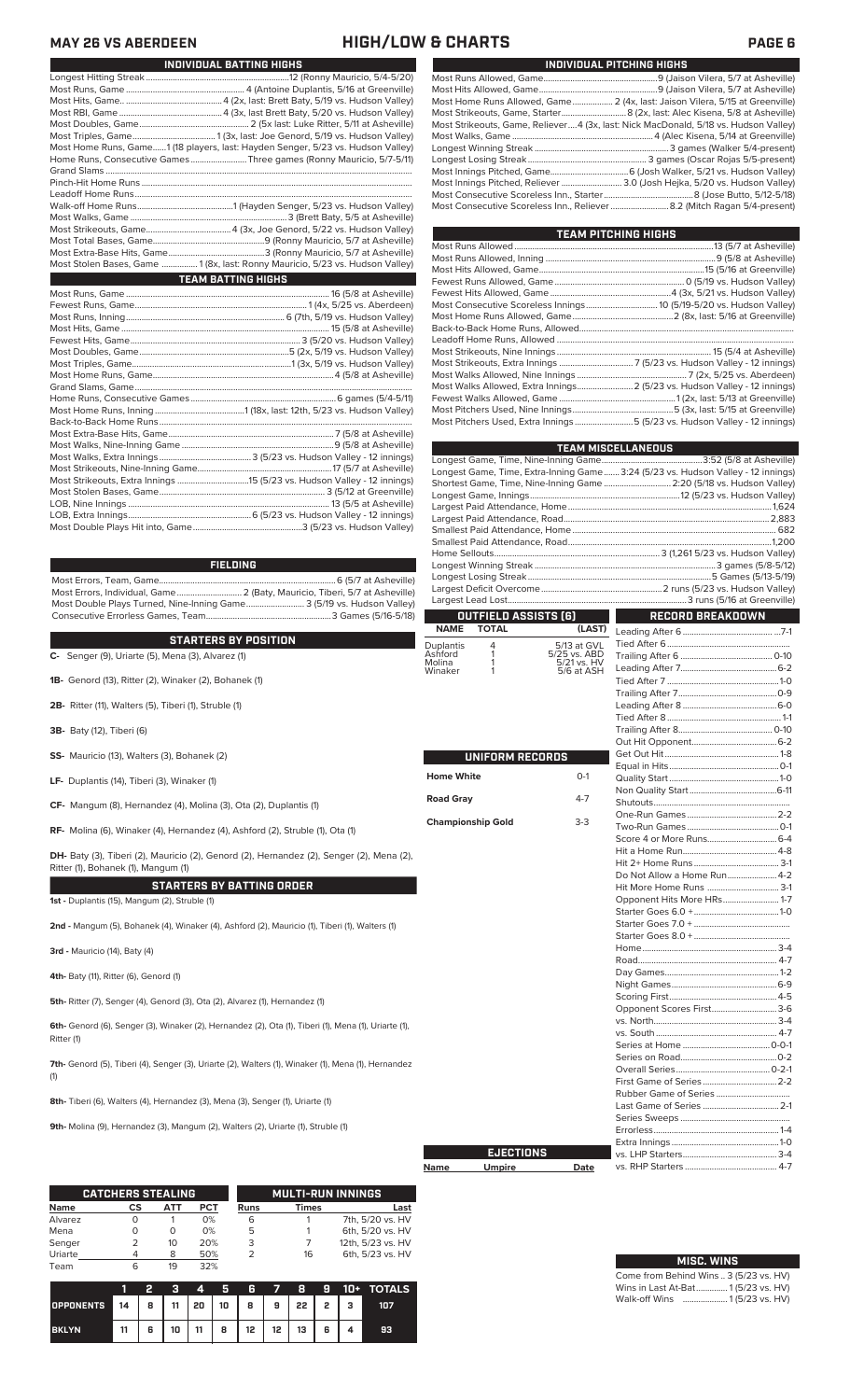## **MAY 26 VS ABERDEEN GAME BY GAME RESULTS PAGE 7**

| <b>GAME-BY-GAME RESULTS</b> |              |                                              |                        |                 |                |                   |                  |                                                                 |                                          |                 |              |                   |
|-----------------------------|--------------|----------------------------------------------|------------------------|-----------------|----------------|-------------------|------------------|-----------------------------------------------------------------|------------------------------------------|-----------------|--------------|-------------------|
| <b>DATE</b>                 | GM#          | OPPONENT                                     | W-L/TIME SCORE         |                 | RECORD         | POSITION          | GA/GB            | <b>WINNING PITCHER</b>                                          | <b>LOSING PITCHER</b>                    | <b>SAVE</b>     | <b>TIME</b>  | <b>ATTENDANCE</b> |
| 5/4                         | $\mathbf{1}$ | at Asheville                                 | W                      | $8 - 2$         | $1 - 0$        | T1st              | $+1$             | Josh Walker (1-0)                                               | Blair Henley (0-1)                       |                 | 3:16         | 1,200             |
| 5/5                         | 2            | at Asheville                                 | L                      | $6-1$           | $1 - 1$        | T <sub>2</sub> nd | $-1$             | Chandler Casey (1-0)                                            | Jose Butto (1-0)                         |                 | 3:26         | 1,200             |
| 5/6                         | 3            | at Asheville                                 | L                      | $11 - 4$        | $1 - 2$        | T3rd              | $-2$             | Matt Ruppenthal (1-0)                                           | Oscar Rojas (0-1)                        |                 | 3:10         | 1,200             |
| 5/7                         | 4            | at Asheville                                 | L                      | $13 - 7$        | $1 - 3$        | T3rd              | $-3$             | R.J. Freure (1-0)                                               | Jaison Vilera (0-1)                      |                 | 3:44         | 1,200             |
| 5/8<br>5/9                  | 5<br>6       | at Asheville<br>at Asheville                 | W                      | $16-12$         | $2 - 3$        | T3rd              | $-3$             | Alec Kisena (1-0)<br>Cancelled due to non-COVID-related illness | Juan Pablo Lopez (1-0)                   |                 | 3:52         | 1,200             |
| 5/10                        |              | OFF DAY                                      |                        |                 |                |                   |                  |                                                                 |                                          |                 |              |                   |
| 5/11                        | 7            | at Greenville                                | W                      | $6-1$           | $3-3$          | 2 <sub>nd</sub>   | $-2.5$           | Josh Walker (2-0)                                               | Jay Groome (0-2)                         |                 | 3:00         | 1,995             |
| 5/12                        | 8            | at Greenville                                | W                      | $3 - 2$         | $4 - 3$        | 2nd               | $-1.5$           | Brian Metoyer (1-0)                                             | Yusniel Padron-Artilles (0-2)            | Mitch Ragan (1) | 3:14         | 1,819             |
| 5/13                        | 9            | at Greenville                                | L                      | $8 - 2$         | $4 - 4$        | 2 <sub>nd</sub>   | $-2.5$           | Chris Murphy (1-1)                                              | Oscar Rojas (0-2)                        |                 | 3:21         | 2,485             |
| 5/14                        | 10           | at Greenville                                | L                      | $5-1$           | $4 - 5$        | 4th               | $-2.5$           | Brayan Bello (2-0)                                              | Alec Kisena (1-1)                        |                 | 2:54         | 2,732             |
| 5/15                        | 11           | at Greenville                                | L                      | $8 - 4$         | $4-6$          | 4th               | $-3.5$           | Yorvin Pantoja (1-0)                                            | Brian Metoyer (1-1)                      |                 | 2:52         | 2,883             |
| 5/16                        | 12           | at Greenville                                | L                      | $10-9$          | $4 - 7$        | 4th               | $-3.5$           | Jake Wallace (1-0)                                              | Eric Orze (0-1)                          |                 | 3:09         | 2,818             |
| 5/17                        |              | OFF DAY                                      |                        |                 |                |                   |                  |                                                                 |                                          |                 |              |                   |
| 5/18                        | 13           | <b>Hudson Valley</b>                         | L                      | $4-3$           | $4 - 8$        | 5th               | $-4.5$           | Zach Greene (1-1)                                               | Andrew Edwards (0-1)                     |                 | 2:29         | 1,315             |
| 5/19<br>5/20                | 14<br>15     | <b>Hudson Valley</b><br><b>Hudson Valley</b> | W<br>L                 | $14-0$<br>$6-1$ | $5-8$<br>$5-9$ | 5th<br>5th        | $-3.5$<br>$-3.5$ | Allan Winans (1-0)<br>Luis Medina (2-0)                         | Jhony Brito (0-1)<br>Jaison Vilera (0-2) |                 | 3:01<br>2:42 | 810<br>682        |
| 5/21                        | 16           | <b>Hudson Valley</b>                         | W                      | 4-1             | $6-9$          | 5th               | $-3.5$           | Josh Walker (3-0)                                               | Josh Maciejewski (2-1)                   | Eric Orze (1)   | 2:33         | 998               |
| 5/22                        | 17           | <b>Hudson Valley</b>                         | г                      | $5-3$           | $6-10$         | 5th               | $-4.5$           | Ken Waldichuk (1-0)                                             | Cam Opp (0-1)                            |                 | 3:14         | 1,624             |
| 5/23                        | 18           | <b>Hudson Valley</b>                         | W                      | $6-5(12)$       | $7-10$         | 5th               | $-3.5$           | Josh Hejka (1-0)                                                | Zach Greene (1-2)                        |                 | 3:24         | 1,261             |
| 5/24                        |              | OFF DAY                                      |                        |                 |                |                   |                  |                                                                 |                                          |                 |              |                   |
| 5/25                        | 19           | Aberdeen                                     | L                      | $8-1$           | $7 - 11$       | 5th               | $-4.5$           | Drew Rom (2-0)                                                  | Oscar Rojas (0-3)                        |                 | 2:52         | 861               |
| 5/26                        | 20           | Aberdeen                                     | 6:30 p.m.              |                 |                |                   |                  |                                                                 |                                          |                 |              |                   |
| 5/27                        | 21           | Aberdeen                                     | 6:30 p.m.              |                 |                |                   |                  |                                                                 |                                          |                 |              |                   |
| 5/28<br>5/29                | 22<br>23     | Aberdeen<br>Aberdeen                         | 7:00 p.m.<br>4:00 p.m. |                 |                |                   |                  |                                                                 |                                          |                 |              |                   |
| 5/30                        | 24           | Aberdeen                                     | 1:00 p.m.              |                 |                |                   |                  |                                                                 |                                          |                 |              |                   |
| 5/31                        |              | OFF DAY                                      |                        |                 |                |                   |                  |                                                                 |                                          |                 |              |                   |
|                             |              |                                              |                        |                 |                |                   |                  | MAY [7-11]                                                      |                                          |                 |              |                   |
| 6/1                         | 25           | at Jersey Shore                              | 7:05 p.m.              |                 |                |                   |                  |                                                                 |                                          |                 |              |                   |
| 6/2                         | 26           | at Jersey Shore                              | 7:05 p.m.              |                 |                |                   |                  |                                                                 |                                          |                 |              |                   |
| 6/3                         | 27           | at Jersey Shore                              | 7:05 p.m.              |                 |                |                   |                  |                                                                 |                                          |                 |              |                   |
| 6/4                         | 28           | at Jersey Shore                              | 7:05 p.m.              |                 |                |                   |                  |                                                                 |                                          |                 |              |                   |
| 6/5                         | 29           | at Jersey Shore                              | 7:05 p.m.              |                 |                |                   |                  |                                                                 |                                          |                 |              |                   |
| 6/6<br>6/7                  | 30           | at Jersey Shore<br>OFF DAY                   | 1:05 p.m.              |                 |                |                   |                  |                                                                 |                                          |                 |              |                   |
| 6/8                         | 31           | <b>Hudson Valley</b>                         | 6:30 p.m.              |                 |                |                   |                  |                                                                 |                                          |                 |              |                   |
| 6/9                         | 32           | <b>Hudson Valley</b>                         | 6:30 p.m.              |                 |                |                   |                  |                                                                 |                                          |                 |              |                   |
| 6/10                        | 33           | <b>Hudson Valley</b>                         | 6:30 p.m.              |                 |                |                   |                  |                                                                 |                                          |                 |              |                   |
| 6/11                        | 34           | <b>Hudson Valley</b>                         | 7:00 p.m.              |                 |                |                   |                  |                                                                 |                                          |                 |              |                   |
| 6/12                        | 35           | <b>Hudson Valley</b>                         | 4:00 p.m.              |                 |                |                   |                  |                                                                 |                                          |                 |              |                   |
| 6/13                        | 36           | <b>Hudson Valley</b>                         | 1:00 p.m.              |                 |                |                   |                  |                                                                 |                                          |                 |              |                   |
| 6/14                        |              | OFF DAY                                      |                        |                 |                |                   |                  |                                                                 |                                          |                 |              |                   |
| 6/15<br>6/16                | 37<br>38     | at Wilmington<br>at Wilmington               | 7:05 p.m.<br>7:05 p.m. |                 |                |                   |                  |                                                                 |                                          |                 |              |                   |
| 6/17                        | 39           | at Wilmington                                | 7:05 p.m.              |                 |                |                   |                  |                                                                 |                                          |                 |              |                   |
| 6/18                        | 40           | at Wilmington                                | 7:05 p.m.              |                 |                |                   |                  |                                                                 |                                          |                 |              |                   |
| 6/19                        | 41           | at Wilmington                                | 6:05 p.m.              |                 |                |                   |                  |                                                                 |                                          |                 |              |                   |
| 6/20                        | 42           | at Wilmington                                | 1:05 p.m.              |                 |                |                   |                  |                                                                 |                                          |                 |              |                   |
| 6/21                        |              | OFF DAY                                      |                        |                 |                |                   |                  |                                                                 |                                          |                 |              |                   |
| 6/22                        | 43           | <b>Jersey Shore</b>                          | 6:30 p.m.              |                 |                |                   |                  |                                                                 |                                          |                 |              |                   |
| 6/23                        | 44           | <b>Jersey Shore</b>                          | 6:30 p.m.              |                 |                |                   |                  |                                                                 |                                          |                 |              |                   |
| 6/24<br>6/25                | 45<br>46     | <b>Jersey Shore</b><br><b>Jersey Shore</b>   | 6:30 p.m.<br>7:00 p.m. |                 |                |                   |                  |                                                                 |                                          |                 |              |                   |
| 6/26                        | 47           | <b>Jersey Shore</b>                          | 6:00 p.m.              |                 |                |                   |                  |                                                                 |                                          |                 |              |                   |
| 6/27                        | 48           | <b>Jersey Shore</b>                          | 4:00 p.m.              |                 |                |                   |                  |                                                                 |                                          |                 |              |                   |
| 6/28                        |              | OFF DAY                                      |                        |                 |                |                   |                  |                                                                 |                                          |                 |              |                   |
| 6/29                        | 49           | at Aberdeen                                  | 7:05 p.m.              |                 |                |                   |                  |                                                                 |                                          |                 |              |                   |
| 6/30                        | 50           | at Aberdeen                                  | 7:05 p.m.              |                 |                |                   |                  |                                                                 |                                          |                 |              |                   |
|                             |              |                                              |                        |                 |                |                   |                  | JUNE (0-0)                                                      |                                          |                 |              |                   |
| 7/1                         | 51           | at Aberdeen                                  | 7:05 p.m.              |                 |                |                   |                  |                                                                 |                                          |                 |              |                   |
| 7/2<br>7/3                  | 52<br>53     | at Aberdeen<br>at Aberdeen                   | 7:05 p.m.<br>6:05 pm.  |                 |                |                   |                  |                                                                 |                                          |                 |              |                   |
| 7/4                         | 54           | at Aberdeen                                  | 2:05 p.m.              |                 |                |                   |                  |                                                                 |                                          |                 |              |                   |
| 7/5                         |              | OFF DAY                                      |                        |                 |                |                   |                  |                                                                 |                                          |                 |              |                   |
| 7/6                         | 55           | at Hudson Valley                             | 7:05 p.m.              |                 |                |                   |                  |                                                                 |                                          |                 |              |                   |
| 7/7                         | 56           | at Hudson Valley                             | 7:05 p.m.              |                 |                |                   |                  |                                                                 |                                          |                 |              |                   |
| 7/8                         | 57           | at Hudson Valley                             | 7:05 p.m.              |                 |                |                   |                  |                                                                 |                                          |                 |              |                   |
| 7/9                         | 58           | at Hudson Valley                             | 7:05 p.m.              |                 |                |                   |                  |                                                                 |                                          |                 |              |                   |
| 7/10                        | 59           | at Hudson Valley                             | 6:05 p.m.              |                 |                |                   |                  |                                                                 |                                          |                 |              |                   |

7/11 60 at Hudson Valley 4:35 p.m.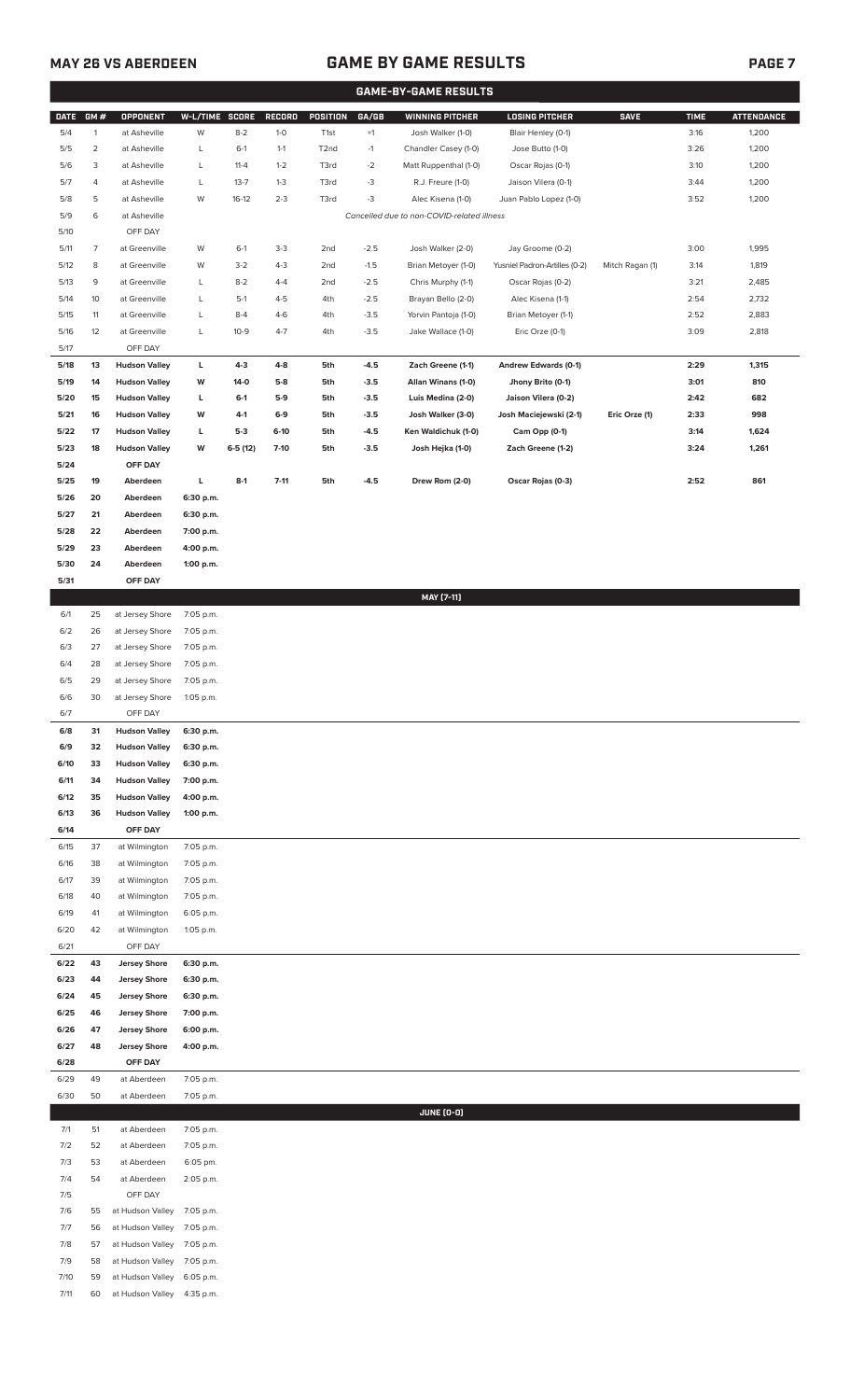## **MAY 26 VS ABERDEEN GAME-BY-GAME PAGE 8**

| <b>DATE</b> | GM# | OPPONENT                   | W-L/TIME SCORE         | RECORD | GA/GB<br>POSITION | <b>WINNING PITCHER</b> | <b>LOSING PITCHER</b> | <b>SAVE</b> | <b>TIME</b> | <b>ATTENDANCE</b> |
|-------------|-----|----------------------------|------------------------|--------|-------------------|------------------------|-----------------------|-------------|-------------|-------------------|
| 7/12        |     | OFF DAY                    |                        |        |                   |                        |                       |             |             |                   |
| 7/13        | 61  | <b>Jersey Shore</b>        | 6:30 p.m.              |        |                   |                        |                       |             |             |                   |
| 7/14        | 62  | <b>Jersey Shore</b>        | 6:30 p.m.              |        |                   |                        |                       |             |             |                   |
| 7/15        | 63  | <b>Jersey Shore</b>        | 6:30 p.m.              |        |                   |                        |                       |             |             |                   |
| 7/16        | 64  | <b>Jersey Shore</b>        | 7:00 p.m.              |        |                   |                        |                       |             |             |                   |
| 7/17        | 65  | <b>Jersey Shore</b>        | 6:00 p.m.              |        |                   |                        |                       |             |             |                   |
| 7/18        | 66  | <b>Jersey Shore</b>        | 4:00 p.m.              |        |                   |                        |                       |             |             |                   |
| 7/19        |     | OFF DAY                    |                        |        |                   |                        |                       |             |             |                   |
| 7/20        | 67  | Wilmington                 | 6:30 p.m.              |        |                   |                        |                       |             |             |                   |
| 7/21        | 68  | Wilmington                 | 6:30 p.m.              |        |                   |                        |                       |             |             |                   |
| 7/22        | 69  | Wilmington                 | 6:30 p.m.              |        |                   |                        |                       |             |             |                   |
| 7/23        | 70  | Wilmington                 | 7:00 p.m.              |        |                   |                        |                       |             |             |                   |
| 7/24        | 71  | Wilmington                 | 6:00 p.m.              |        |                   |                        |                       |             |             |                   |
| 7/25        | 72  | Wilmington                 | 4:00 p.m.              |        |                   |                        |                       |             |             |                   |
| 7/26        |     | OFF DAY                    |                        |        |                   |                        |                       |             |             |                   |
| 7/27        | 73  | at Jersey Shore            | 7:05 p.m.              |        |                   |                        |                       |             |             |                   |
| 7/28        | 74  | at Jersey Shore            | 7:05 p.m.              |        |                   |                        |                       |             |             |                   |
| 7/29        | 75  | at Jersey Shore            | 7:05 p.m.              |        |                   |                        |                       |             |             |                   |
| 7/30        | 76  | at Jersey Shore            | 7:05 p.m.              |        |                   |                        |                       |             |             |                   |
| 7/31        | 77  | at Jersey Shore            | 7:05 p.m.              |        |                   |                        |                       |             |             |                   |
|             |     |                            |                        |        |                   | JULY (0-0)             |                       |             |             |                   |
| 8/1         | 78  | at Jersey Shore            | 1:05 p.m.              |        |                   |                        |                       |             |             |                   |
| 8/2         |     | OFF DAY                    |                        |        |                   |                        |                       |             |             |                   |
| 8/3         | 79  | <b>Hudson Valley</b>       |                        |        |                   |                        |                       |             |             |                   |
| 8/4         | 80  | <b>Hudson Valley</b>       | 6:30 p.m.<br>6:30 p.m. |        |                   |                        |                       |             |             |                   |
|             |     |                            |                        |        |                   |                        |                       |             |             |                   |
| 8/5         | 81  | <b>Hudson Valley</b>       | 6:30 p.m.              |        |                   |                        |                       |             |             |                   |
| 8/6         | 82  | <b>Hudson Valley</b>       | 7:00 p.m.              |        |                   |                        |                       |             |             |                   |
| 8/7         | 83  | <b>Hudson Valley</b>       | 6:00 p.m.              |        |                   |                        |                       |             |             |                   |
| 8/8         | 84  | <b>Hudson Valley</b>       | 4:00 p.m.              |        |                   |                        |                       |             |             |                   |
| 8/9         |     | OFF DAY                    |                        |        |                   |                        |                       |             |             |                   |
| 8/10        | 85  | at Wilmington              | 7:05 p.m.              |        |                   |                        |                       |             |             |                   |
| 8/11        | 86  | at Wilmington              | 7:05 p.m.              |        |                   |                        |                       |             |             |                   |
| 8/12        | 87  | at Wilmington              | 7:05 p.m.              |        |                   |                        |                       |             |             |                   |
| 8/13        | 88  | at Wilmington              | 7:05 p.m.              |        |                   |                        |                       |             |             |                   |
| 8/14        | 89  | at Wilmington              | 6:05 p.m.              |        |                   |                        |                       |             |             |                   |
| 8/15        | 90  | at Wilmington              | 1:05 p.m.              |        |                   |                        |                       |             |             |                   |
| 8/16        |     | OFF DAY                    |                        |        |                   |                        |                       |             |             |                   |
| 8/17        | 91  | at Hudson Valley 7:05 p.m. |                        |        |                   |                        |                       |             |             |                   |
| 8/18        | 92  | at Hudson Valley 7:05 p.m. |                        |        |                   |                        |                       |             |             |                   |
| 8/19        | 93  | at Hudson Valley           | 7:05 p.m.              |        |                   |                        |                       |             |             |                   |
| 8/20        | 94  | at Hudson Valley           | 7:05 p.m.              |        |                   |                        |                       |             |             |                   |
| 8/21        | 95  | at Hudson Valley           | 6:05 p.m.              |        |                   |                        |                       |             |             |                   |
| 8/22        | 96  | at Hudson Valley           | 4:35 p.m.              |        |                   |                        |                       |             |             |                   |
| 8/23        |     | OFF DAY                    |                        |        |                   |                        |                       |             |             |                   |
| 8/24        | 97  | Aberdeen                   | 6:30 p.m.              |        |                   |                        |                       |             |             |                   |
| 8/25        | 98  | Aberdeen                   | 6:30 p.m.              |        |                   |                        |                       |             |             |                   |
| 8/26        | 99  | Aberdeen                   | 6:30 p.m.              |        |                   |                        |                       |             |             |                   |
| 8/27        | 100 | Aberdeen                   | 7:00 p.m.              |        |                   |                        |                       |             |             |                   |
| 8/28        | 101 | Aberdeen                   | 6:00 p.m.              |        |                   |                        |                       |             |             |                   |
| 8/29        | 102 | Aberdeen                   | 4:00 p.m.              |        |                   |                        |                       |             |             |                   |
| 8/30        |     | OFF DAY                    |                        |        |                   |                        |                       |             |             |                   |
| 8/31        | 103 | Wilmington                 | 6:30 p.m.              |        |                   |                        |                       |             |             |                   |
|             |     |                            |                        |        |                   | AUGUST (0-0)           |                       |             |             |                   |
| 9/1         | 104 | Wilmington                 | 6:30 p.m.              |        |                   |                        |                       |             |             |                   |
| 9/2         | 105 | Wilmington                 | 6:30 p.m.              |        |                   |                        |                       |             |             |                   |
| 9/3         | 106 | Wilmington                 | 7:00 p.m.              |        |                   |                        |                       |             |             |                   |
| 9/4         | 107 | Wilmington                 | 6:00 p.m.              |        |                   |                        |                       |             |             |                   |
| 9/5         | 108 | Wilmington                 | 4:00 p.m.              |        |                   |                        |                       |             |             |                   |
|             |     | OFF DAY                    |                        |        |                   |                        |                       |             |             |                   |
| 9/6         |     |                            |                        |        |                   |                        |                       |             |             |                   |
| 9/7         | 109 | at Hudson Valley           | 7:05 p.m.              |        |                   |                        |                       |             |             |                   |
| 9/8         | 110 | at Hudson Valley           | 7:05 p.m.              |        |                   |                        |                       |             |             |                   |
| 9/9         | 111 | at Hudson Valley           | 7:05 p.m.              |        |                   |                        |                       |             |             |                   |
| 9/10        | 112 | at Hudson Valley           | 7:05 p.m.              |        |                   |                        |                       |             |             |                   |
| 9/11        | 113 | at Hudson Valley           | 6:05 p.m.              |        |                   |                        |                       |             |             |                   |
| 9/12        | 114 | at Hudson Valley           | 4:35 p.m.              |        |                   |                        |                       |             |             |                   |
| 9/13        |     | OFF DAY                    |                        |        |                   |                        |                       |             |             |                   |
| 9/14        | 115 | <b>Jersey Shore</b>        | 6:30 p.m.              |        |                   |                        |                       |             |             |                   |
| 9/15        | 116 | <b>Jersey Shore</b>        | 6:30 p.m.              |        |                   |                        |                       |             |             |                   |
| 9/16        | 117 | <b>Jersey Shore</b>        | 6:30 p.m.              |        |                   |                        |                       |             |             |                   |
| 9/17        | 118 | <b>Jersey Shore</b>        | 7:00 p.m.              |        |                   |                        |                       |             |             |                   |
| 9/18        | 119 | <b>Jersey Shore</b>        | 4:00 p.m.              |        |                   |                        |                       |             |             |                   |
| 9/19        | 120 | <b>Jersey Shore</b>        | 1:00 p.m.              |        |                   |                        |                       |             |             |                   |

**SEPTEMBER (0-0)**<br>The second separation of the second second second second second second second second second second second second